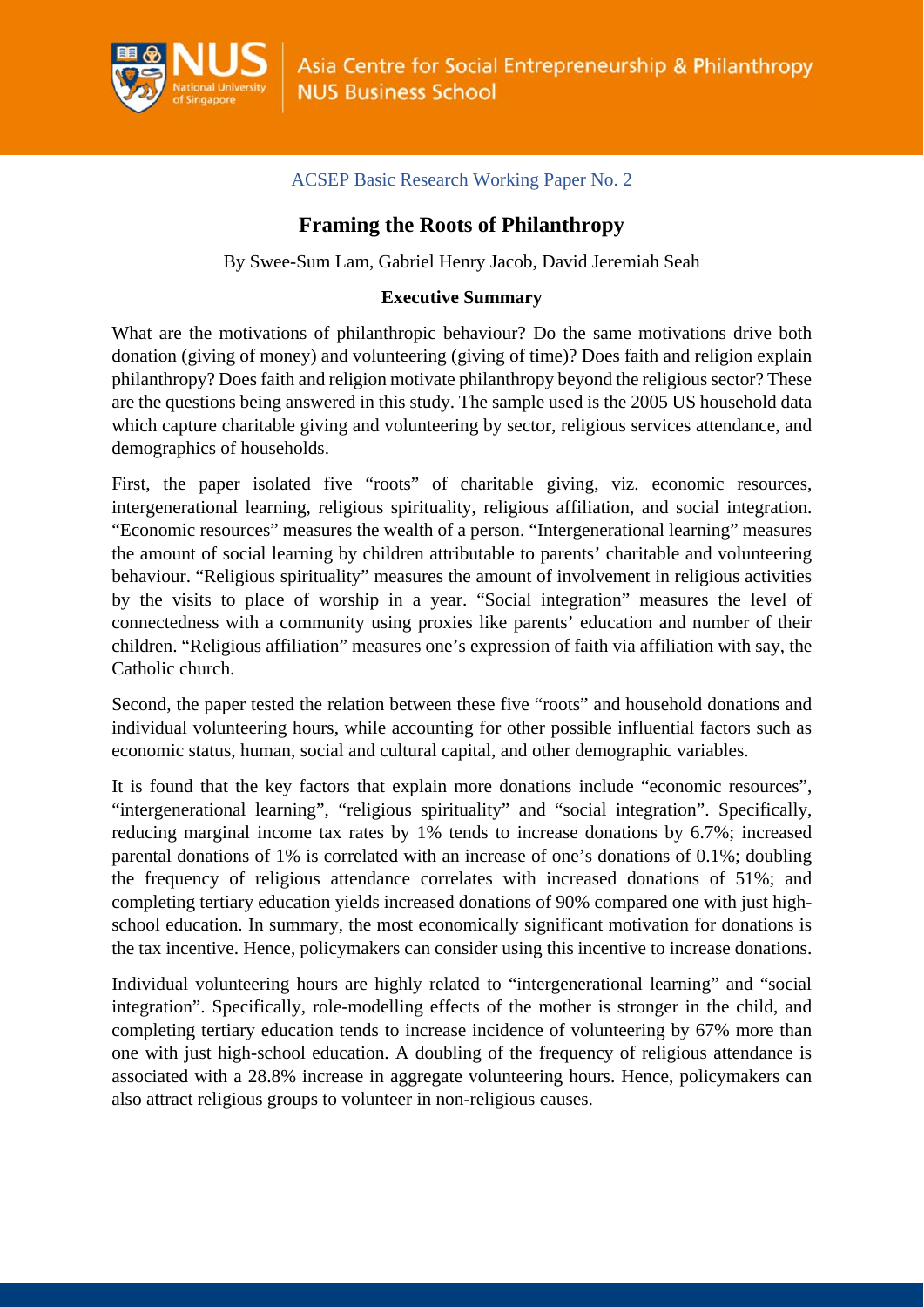\_\_\_\_\_\_\_\_\_\_\_\_\_\_\_\_\_\_\_\_\_\_\_\_\_\_\_\_\_\_

## **Framing the Roots of Philanthropy**

Swee-Sum Lam, Gabriel Henry Jacob, David Jeremiah Seah\*

This version: June 2011

#### **ABSTRACT**

This study provides a parsimonious methodological framework for synthesis of multidisciplinary determinants of philanthropic behavior. We find strong religious motivation for philanthropy, both directly in the religious sector and more significantly, indirectly with spillover effects, in the non-religious sectors. Interestingly, we find that religious spirituality and religious affiliation explain philanthropy independent of each other. Other independent roots of philanthropy include economic resources, intergenerational learning, and social integration.

One's ability to give from one's economic resources explains charitable donation but not volunteering. While intergenerational learning in a child's growing years drives philanthropic behavior, one's social integration, channels the giving to diverse sectors over one's life time. We evaluate the intergenerational effects of philanthropy via parental role modeling on children's philanthropic behavior. Consistent with social learning theory, the norms learnt from parents motivate philanthropy, and one does not have to be wealthy, religiously spiritual or affiliated, or socially integrated to give.

Keywords: philanthropy, charitable donation, volunteering, religion, intergenerational learning

<sup>\*</sup> Swee-Sum Lam, PhD, FCPA, CFA, is Director of Asia Centre for Social Entrepreneurship and Philanthropy (ACSEP) and Associate Professor of Finance, NUS Business School, National University of Singapore. Lam is the corresponding author. National University of Singapore, Mochtar Riady Building, 15 Kent Ridge Road, Singapore 119245. Email: swee.sum@nus.edu.sg; Work: +65 6516 3037. Gabriel Henry Jacob is research associate, ACSEP, NUS Business School, National University of Singapore. David Jeremiah Seah, PhD, is President, Asian Pastoral Institute. His research focuses on spirituality and organizational transformation.

Lam acknowledges funding support from the Ministry of Education of Singapore (AcRF Tier 1 research grant R-315-000-084-112). All remaining errors are ours.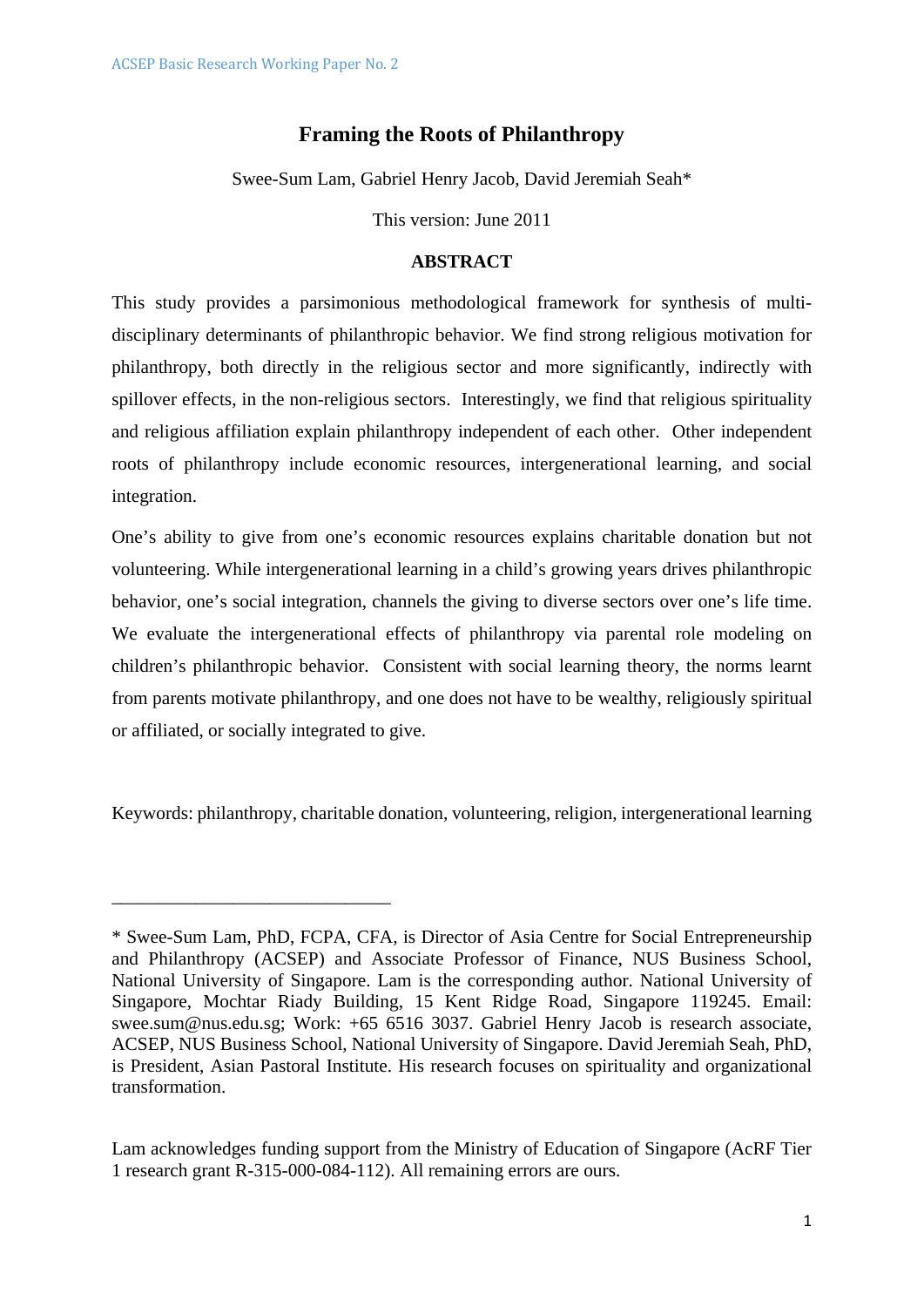## **1. INTRODUCTION**

Philanthropy includes the giving by private individuals of their money or time to charitable organizations (Carter  $&$  Marx, 2007). The former act is commonly referred to as "charitable giving" or "charitable donation" and the latter act, "volunteering". Philanthropy is also a private action for the public good, and is a critical indicator of the capacity of a community to identify public problems and to develop strategies for addressing them.

Recent systematic reviews on philanthropy point to no lack of empirical findings on what may explain charitable donation or volunteering (e.g., Batson, 1998; Bekkers & Wiepking, 2011; Piliavin & Charng, 1990; Sargeant & Woodliffe, 2007). Yet, many of such studies often take on a mono-disciplinary approach in the analyses. Moreover, Bekkers and Wiepking (2011, p.926) observe that "no systematic reviews on philanthropy exist in the fields of sociology or psychology". Given the multiple (single focus) lenses from which philanthropy has been evaluated and analyzed, there lacks a unified framework which can help synthesize the divers empirical evidence drawn from marketing, social psychology, sociology, economics, and management to give coherence to this new field of research.

In this study, we apply principal component analysis to provide a parsimonious framework for synthesis of multi-disciplinary determinants of philanthropic behavior. We identify the key latent factors behind the myriad demographic, socioeconomic and religious variables which have been documented in the extant literature to influence philanthropic behavior. We evaluate the questions: What are the major determinants or roots of philanthropic behavior? Do the same determinants drive both charitable donation and volunteering? What is the role of religion in philanthropy? Does religion motivate philanthropy beyond the religious sector?

Will and Cochran (1995) find distinct differences in how members of different religious (and denominational) affiliations respond in generosity. Studies on the role of religion in volunteering document mixed support for the hypothesis that church denominational differences exist for volunteering rates (Mock, 1992; Wilson & Janoski, 1995; Wuthnow 1990). Wilson and Janoski (1995, p.148) conclude that "the relation between religion and volunteering is much more complex than previously believed. It is not always true that people reared in religious homes are more likely to volunteer than those reared by non-religious parents."

The multi-disciplinary literature on intergenerational effects of philanthropy is patchy. The economic literature on intergenerational transmission of philanthropy frequently evaluates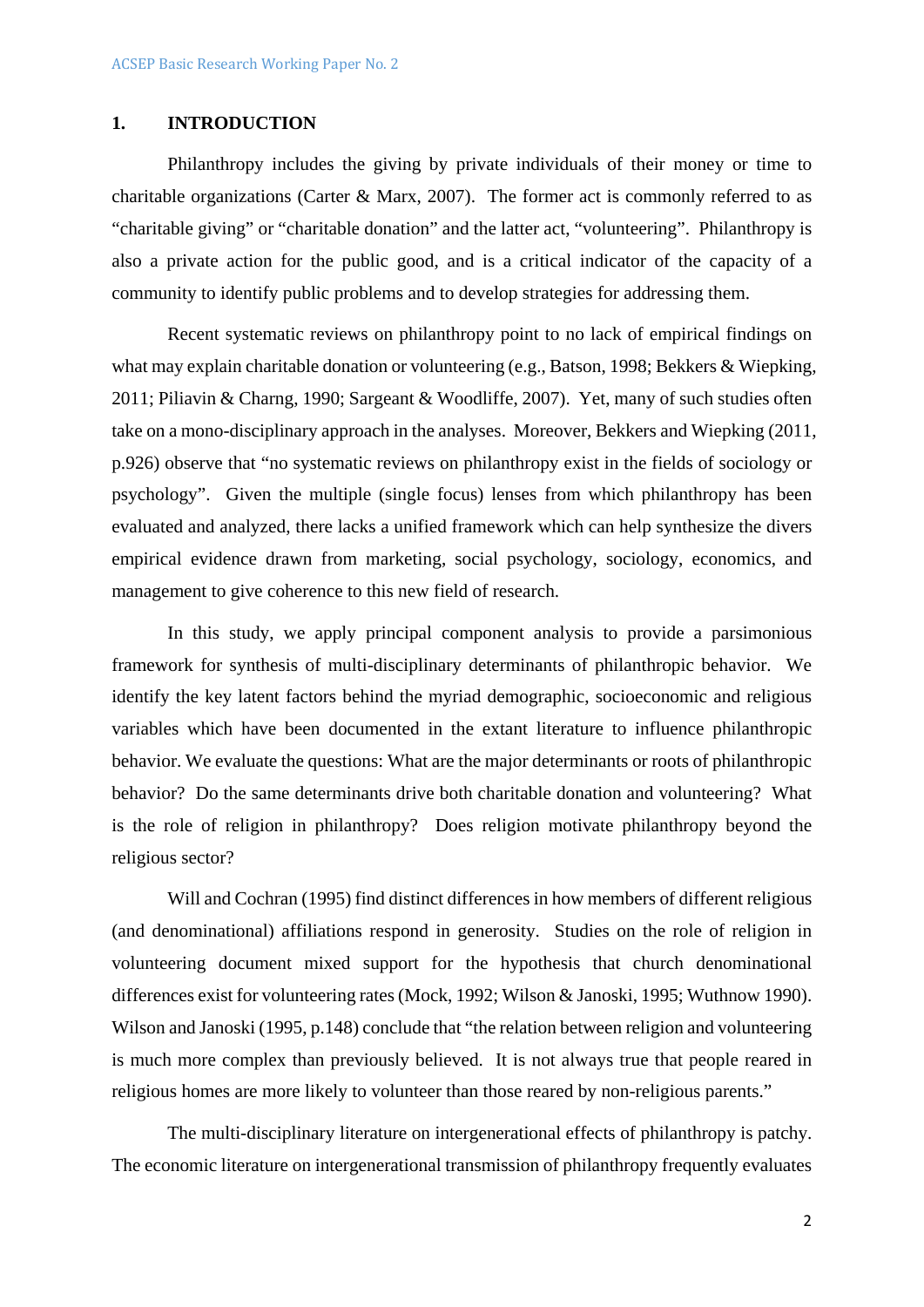the strength of the transmission as measured by the elasticity of adult children's charitable donation with respect to the parents' charitable donation. The volunteering literature in sociology relies mainly on survey data based on adult child's recall of parental charitable giving. For example, Hodgkinson and Weitzman (1996) find that 74 percent of those who could recall parents making charitable giving also give compared to only 50 percent of those adult children who could not recall such actions. The experimental psychology literature has tended to focus on mechanisms for the intergenerational transmission of philanthropy – role modeling, empathy- based induction and dispositional praise (e.g. Eisenberg, Fabes & Spinrad, 1998).

The evidence to date does not allow for discrimination of religious spirituality from intergenerational effects and the myriad explanatory factors for charitable giving (e.g. Wilson & Janoski, 1995). Is it parental religious spirituality which cultivates children's spirituality through intergenerational learning, which ultimately influences children's philanthropic behavior, or, are the intergenerational effects of philanthropy distinct from children's spirituality in influencing children's philanthropic behavior?

Contemporaneous moderating factors for charitable giving can be categorized into economic resources (income, net worth and the tax price of giving), human capital (education and health status), social capital (the number of children), cultural capital (religiosity) and demographic variables (age, gender and marital status) (e.g. Brown & Ferris 2007; Mesch, Rooney, Steinberg, & Denton, 2006; Slyke & Brooks, 2005; Wilson, 2000; Wilson & Musick 1997). For example, Wilhelm, Brown, Rooney, and Steinberg (2008) find significant and large intergenerational effects of parents' religious charitable donation on the adult child's religious and secular charitable donation. Are intergenerational effects distinct from religious motivations for philanthropy? That is, does parental philanthropic behavior rub off on their children's (including foster children's) philanthropic behavior through intergenerational learning even though parents or both parents and children are not religiously affiliated?

This study extends the literature in a few senses. On the questions - What are the major roots of philanthropy? Are both charitable donation and volunteering motivated similarly? - We find that charitable donation and volunteering share four major common roots in religious spirituality, religious affiliation, intergenerational learning, and social integration. On the other hand, the single philanthropic root that is unique to charitable donation is economic resources, that is, the ability or capacity to give monies.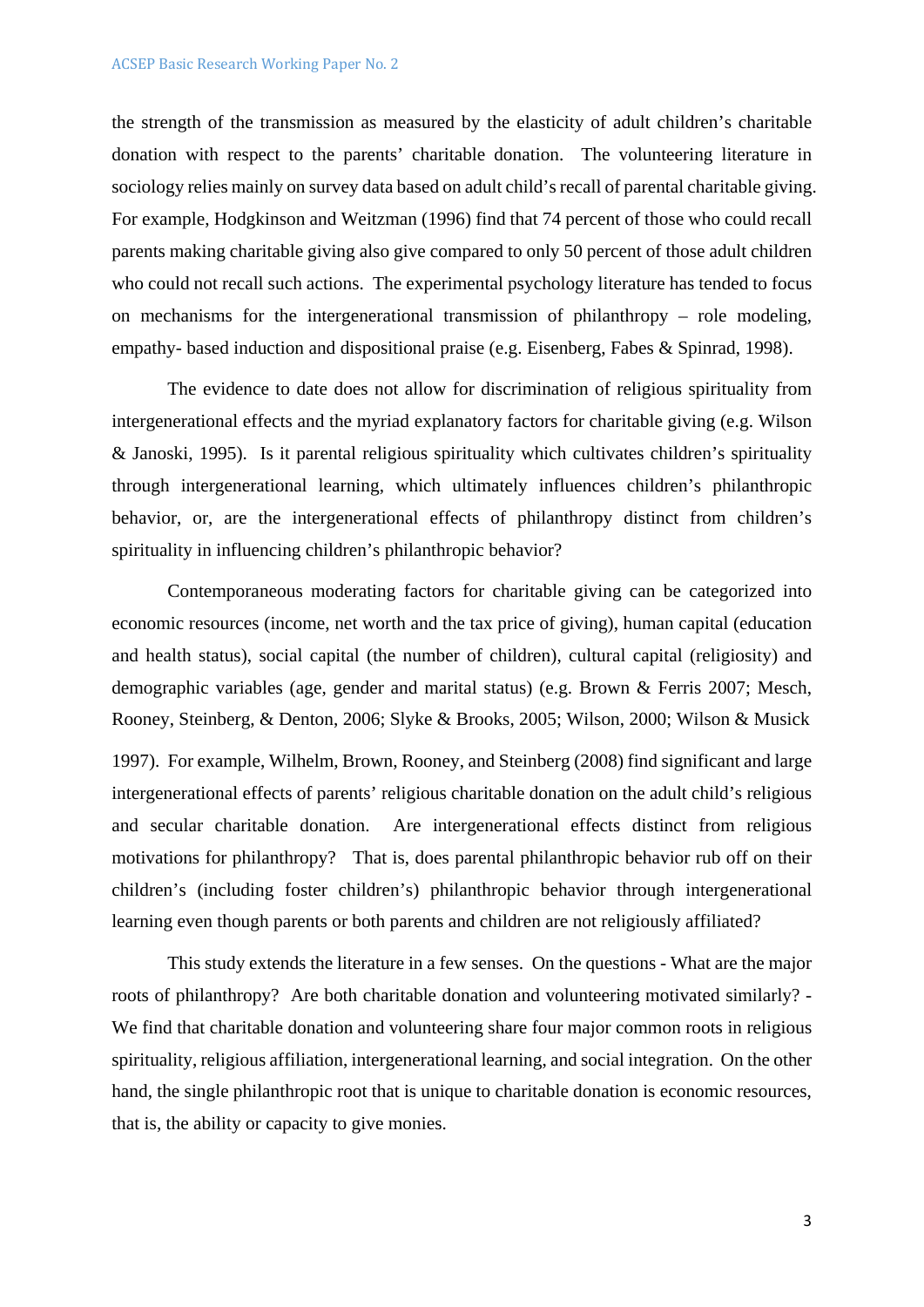In determining the role of religion among the philanthropic roots of charitable donation and volunteering, this study adds structure to the personal philanthropy literature. The major root of philanthropy is religion-based and this has two independent dimensions: religious spirituality and religious affiliation. Religious spirituality embraces the other-worldly values rooted in the understanding and pursuit of God or a higher spiritual state which motivates giving and voluntary services beyond the bounds of places of worship. Religious affiliation, on the other hand, embraces this-worldly values or code of behavior of a religious community or congregation of worship. That is, one may not be religiously spiritual, as measured by regular attendance to the other-worldly pursuits, and yet be identified with a religious institution and be committed to the teaching and practices on this-worldly philanthropic contributions to the non- religious sectors.

Besides religion-based motivations, we evaluate and test the implications of the social learning theory for intergenerational learning in philanthropic behavior: Are adult children's philanthropic behavior associated with household giving? We extend the empirical support for intergenerational learning in philanthropy, and particularly in volunteering, in the aggregate and across religious and secular non-profit sectors. We identify parental donation and volunteering to be constructs for that which might be learnt through intergenerational learning in early childhood, that which is influenced by one's family norms and mores.

Another major root is one's social integration which embraces social networks which are being built up over one's lifetime with life cycle effects. This can explain why one's philanthropic giving and volunteering towards religious and non-religious sectors may vary over one's life cycle. Together with economic resources which enable charitable donation, these five major independent motivations for personal philanthropic behavior appear to account for myriad evidence in the empirical literature.1

In this study, we discriminate the effects of economic resources and social learning on philanthropy. We propose that social learning theory predicts that there is an internalized norm which is learnt from parents in early childhood that motivates philanthropy. We therefore argue that philanthropy can theoretically be learnt regardless of one's endowment. On the other hand, we posit that economic factors are primary motivations for charitable donation. As these economic factors change in an individual's life cycle, we would expect one's charitable donation to fluctuate over time. Unlike earlier studies which are "unable to specify whether the socioeconomic status of one's family of origin is significant because of its resources, as we postulate, or because higher status families teach their children civic values" (Mustillo, Wilson,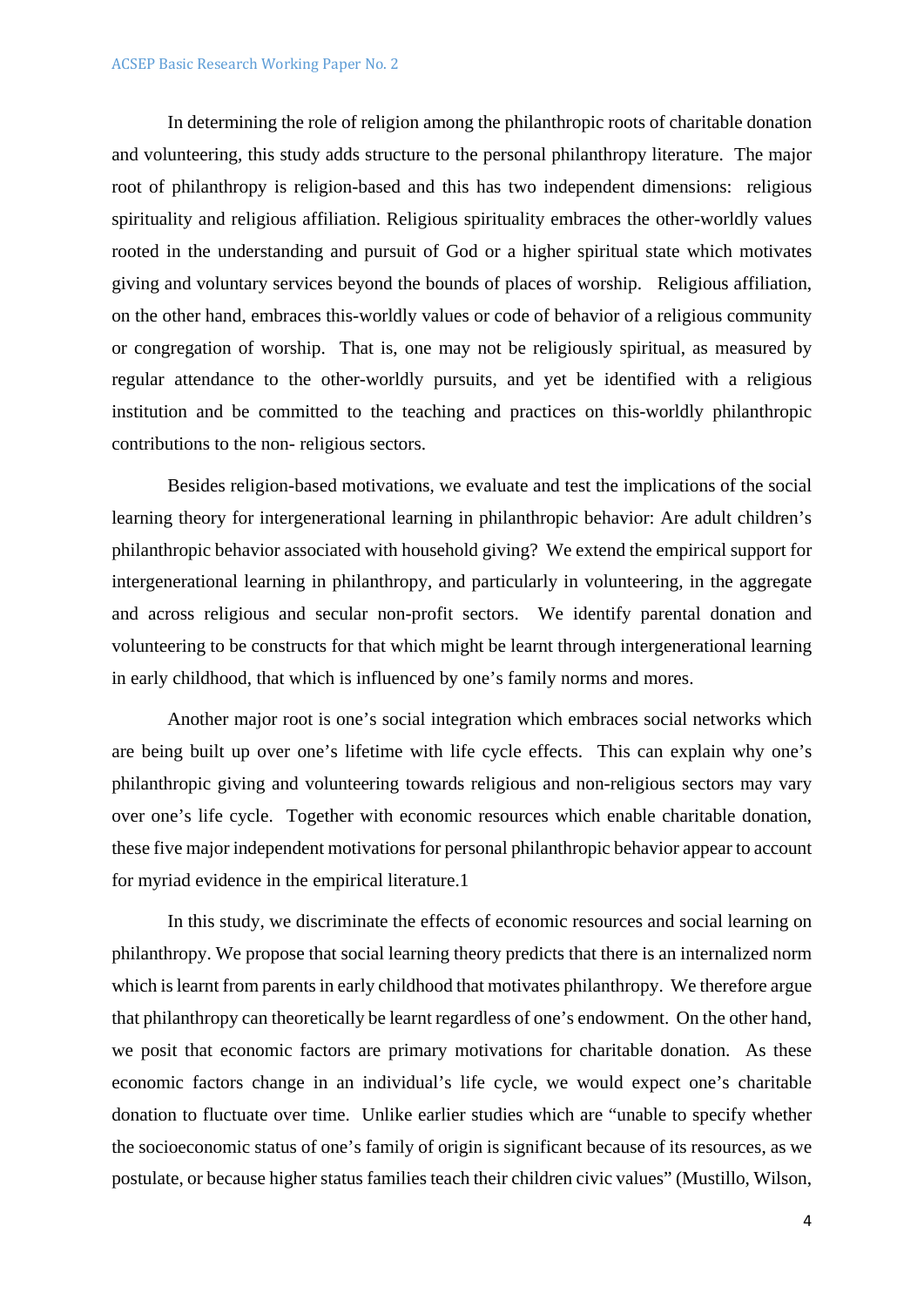& Lynch, 2004, p. 539), we are able to determine in this study that economic resources and intergenerational learning appear to be independent roots of philanthropy.

Thirdly, we extend Wilhelm et al.'s (2008) work on intergenerational effects beyond parental charitable donation to parental volunteering. We find that parental volunteering has significant and positive effects on adult children's volunteering with life cycle effects. Moving beyond pair-wise analysis of parents and an adult child, our robustness tests find that the intergenerational effects of parental giving extend to all adult children originating from the same household. We find no difference in giving behavior among siblings in aggregate and across nonprofit sector except for the religious sector where the eldest tends to give more monies and time than younger siblings. This evidence further supports the social learning theory and role modeling effects.

The rest of this study is organized as follows: The section "Data and Method" develops the hypotheses, justifies the data set choice and explains the method. The section on "Discussion" presents the findings and analysis of our study. We summarize the conclusions of our research in the "Conclusion" section.

### **2. DATA AND METHOD**

#### *2.1. DATA*

Our dataset which gives both aggregate and nonprofit sectorial charitable donation and volunteering hours allows us to triangulate our results for robustness and offers new insights into philanthropic behavior, like life cycle effects. In this respect, our method is unlike the typical religious versus secular giving dichotomy (Clain & Zech, 1999). Following Wilhelm et al. (2008), this study uses a relatively new dataset on philanthropic activity in the United States which is derived from the Centre on Philanthropy Panel Study (COPPS). Initiated in 2001, the COPPS collects philanthropic data and combines it with the Panel Study of Income Dynamics (PSID), an ongoing longitudinal survey repeated annually in the U.S.A. from 1968 to 1999 and every two years since (PSID, 2009). The PSID and COPPS data are of extremely high quality, with exceptional response rates to questions about giving. Unlike other intergenerational datasets which carry recall and self-selection biases (e.g. Bekkers, 2007), the parent-adult child pairing allows for the parents' information to be directly associated with the adult child's giving behavior.

This study employs the 2005 wave of data which captures data from 2004. The more recent wave in 2007 would have been more relevant but unfortunately it did not contain the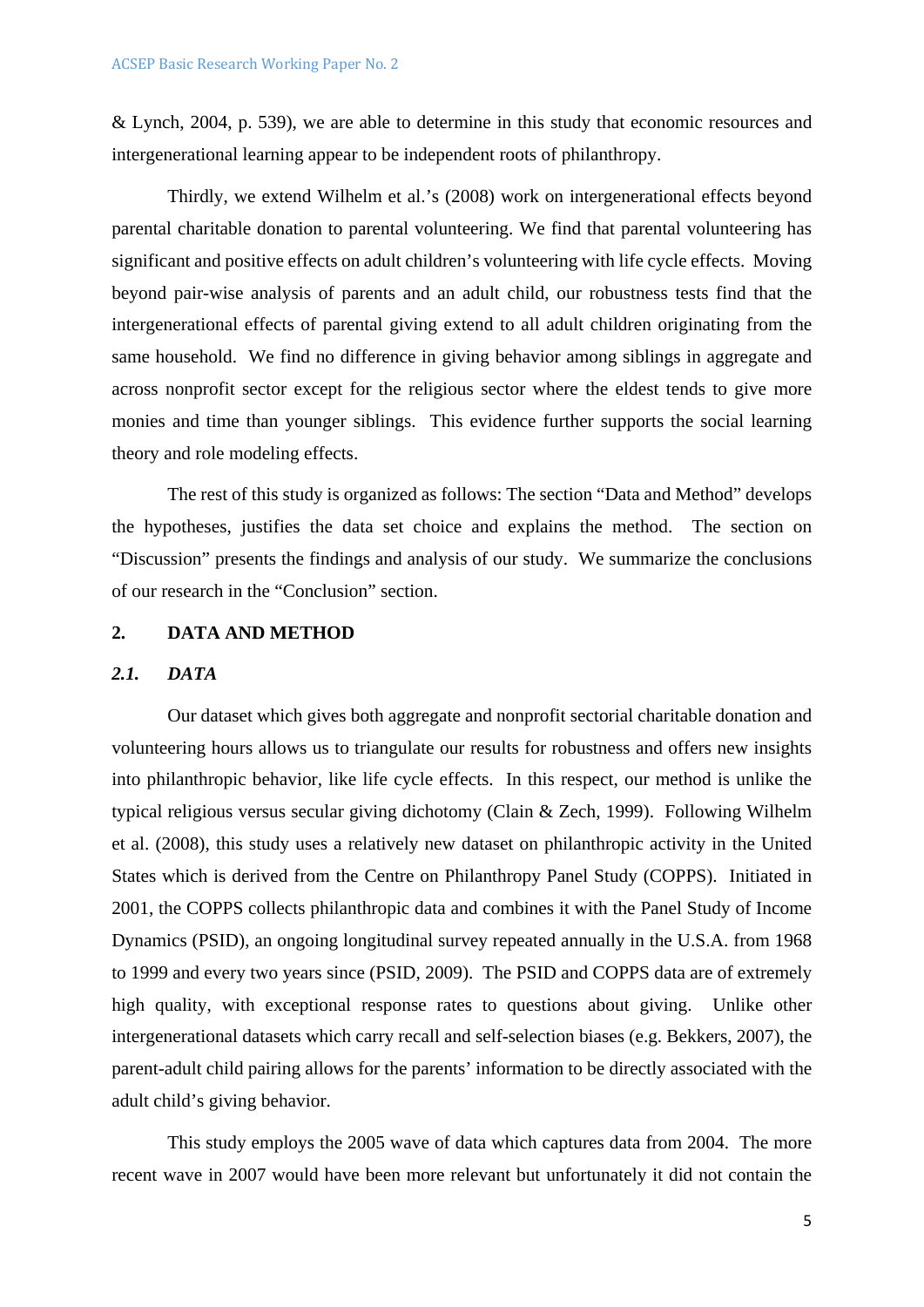volunteering and religious attendance data. The data contains donation reported at the household level and volunteering reported at the individual level for family heads and their spouses.

#### 2.2. *METHOD*

Our sample begins with the 8,002 households surveyed in the 2005 wave of the PSID data. The sample includes data of charitable giving, volunteering, religious services attendance, and the demographics of the households. After filtering for parent-children match and incomplete records, we have 2,235 valid observations or households with matched parents and associated siblings. We made natural log transformations for donation, volunteering, income, and net worth.2

Next, we used principal component analysis (PCA) to identify commonalities among the variables, that is, the unobservable factors or constructs explaining philanthropy. This method allows us to put intuition behind the constructs. The PCA identifies seven principal components (PC) that represent philanthropic roots for donation and volunteering: Economic resources, intergenerational learning, religious spirituality, religious affiliation, social integration, physical availability and Jewish tradition, which together explain 64 percent of the variation of the independent variables (see Table 1). We name the first PC "economic resources" because it is captured by various demographics and constructs of economic endowment and disposable income. Demographics can proxy for economic resources because disposable income tends to increase with age and older folks are able to give more because their children have grown up and are financially independent (Auten & Joulfaian, 1996). We identify the second PC as "intergenerational learning", being social learning within the household; and this is captured by parental household charitable donation, parental decision making in donation and parental volunteering. This second PC is rooted in social learning theory where parent's philanthropic activities influence children's charitable donation and volunteering. Philanthropic activities are constructs for a trait which is learnt through early childhood socialization, driven by one's family norms and mores.

Our PCA suggests that the third PC is "religious spirituality", with the frequency of attendance at religious service and being Protestant loading together. Attending religious services is a costly investment in the pursuit and knowledge of God, especially for those who are gainfully employed, and the opportunity costs grows with one's economic earning power.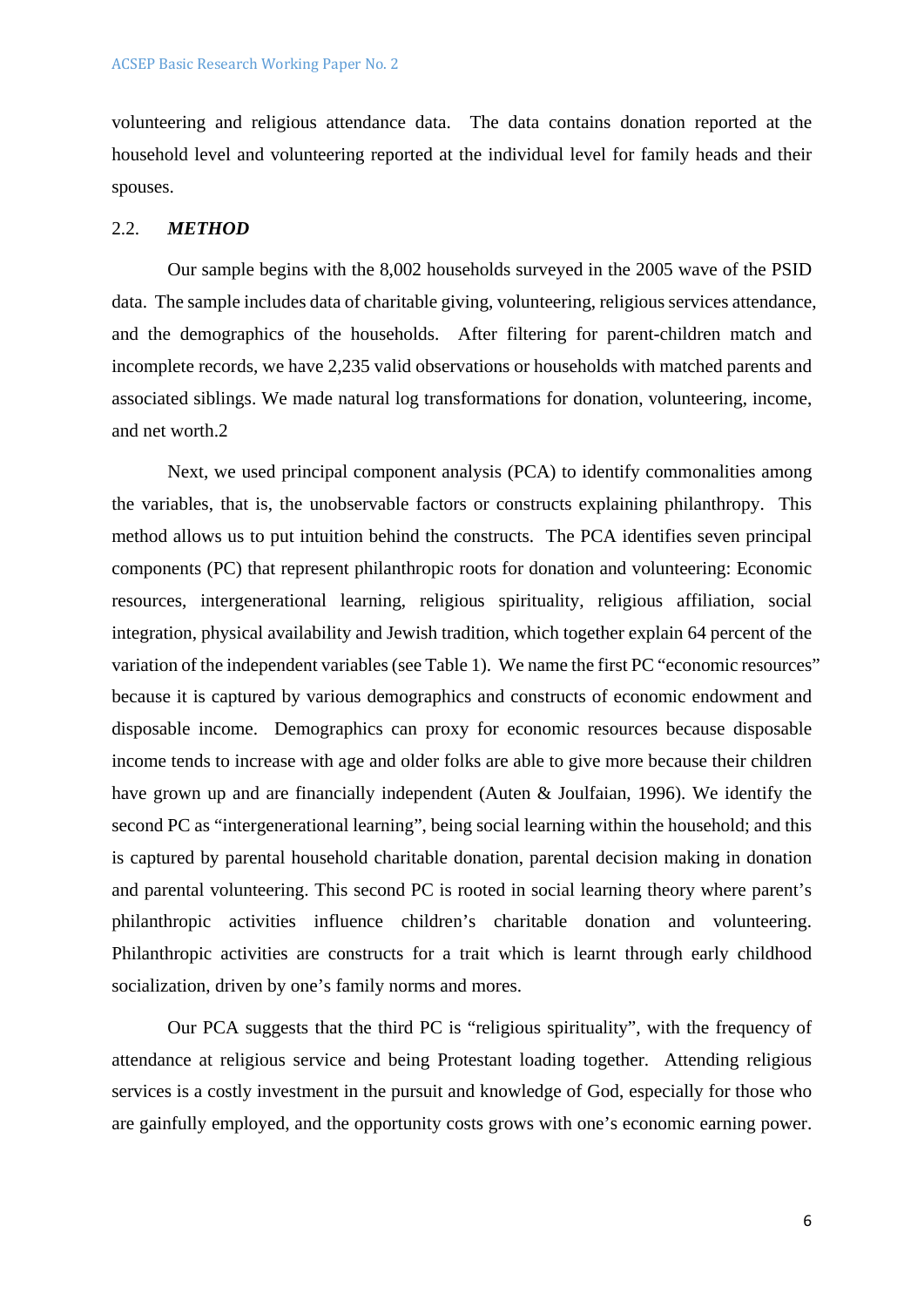Among other things, religious spirituality gives one a conviction to give (as in the Christian tradition) offerings and to offer voluntary services.

## [Insert Table 1 about here]

In human capital theory, level of education is the most consistent predictor of volunteering (McPherson & Rotolo, 1996; Sundeen & Raskoff, 1994). Nonetheless, the loading of education and number of children together into the fifth PC gives us a new insight. We posit that the number of children and education are proxies for "social integration", which is a theoretical construct for that which facilitates union in a community. This intuition is consonant with empirical evidence that education impacts giving due to the correlation between education and omitted social capital variables, as the more educated tends to have wider social networks and hence greater access to giving opportunities (Brown & Ferris, 2007). The educated tend to give more of their money and their time because they belong to more organizations (Wilson, 2000). On the other hand, while children can increase their social ties via schools and youth organizations, children also limit the availability of parents' resources. The interaction between education and children determines how much the educated are able to give their money and time to charitable organizations.

The other three PC comprise "religious affiliation" (as captured by the Catholic Church), "physical availability" (with health and not-working status loading together) and "Jewish tradition". We deem the Catholic Church, one of the oldest institutions of the civilization, to be representative of the systems and structures of social interactions as a this-worldly expression of the faith. Therefore, there are three out of the seven PC which represent the various dimensions of religious spirituality, religious affiliation and Jewish tradition, explaining a combined 20 percent of the total variance of all the independent variables. For the purpose of parsimony, we adopt a five PC framework for this discussion going forward, comprising economic resources, intergenerational learning, religious spirituality, social integration and religious affiliation. This framework is able to interpret myriad evidence in the empirical literature.

## **3. DISCUSSION**

In this study, religious spirituality is drawn from the emergent management, spirituality and religion literature for philanthropy, and distinguishes spirituality which takes its roots from religious rather than secular values. Religious spirituality is concerned with the pursuit and knowledge of God or the Absolute. Religious teachings across major faiths like Christianity,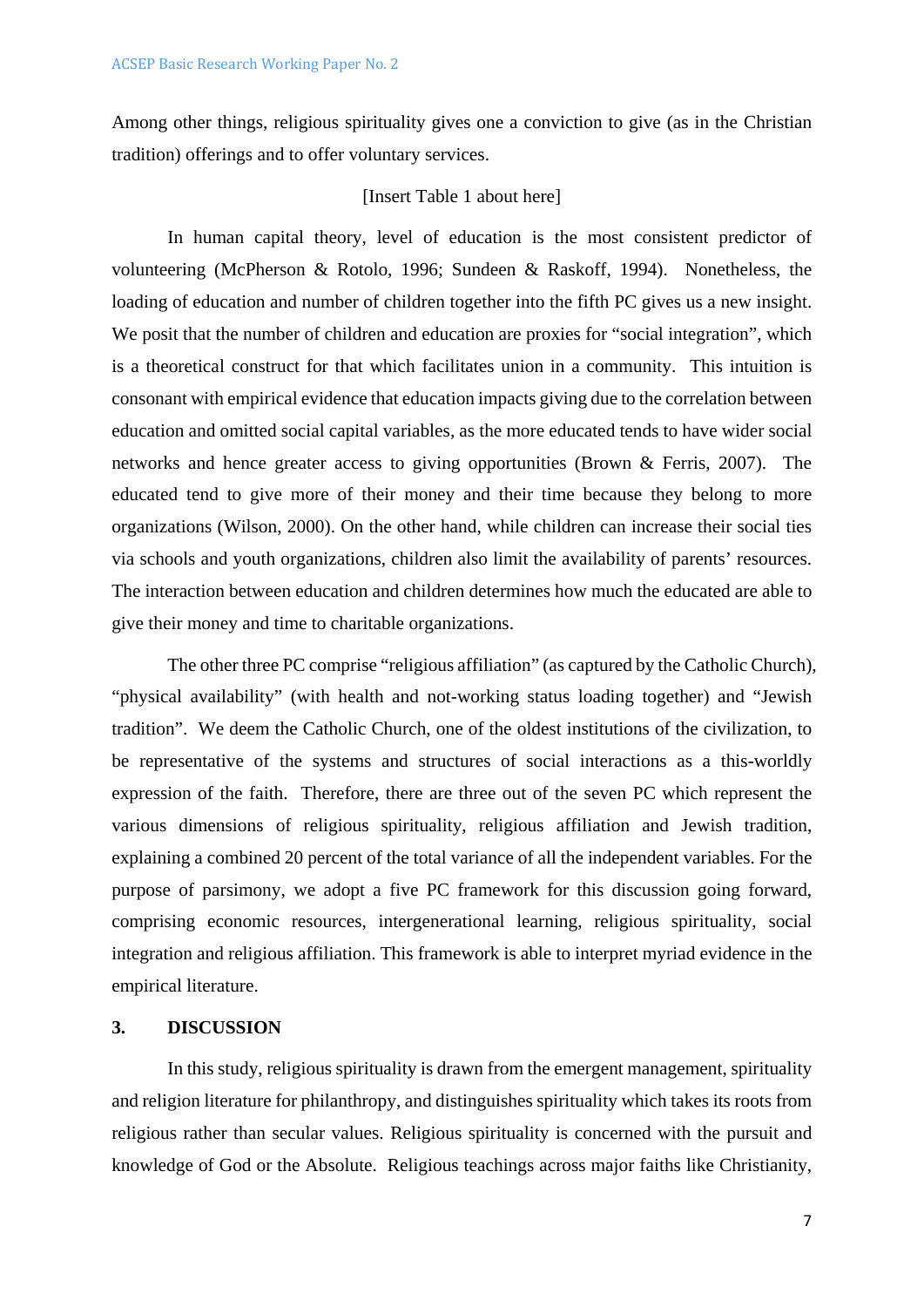Judaism, Buddhism and Islam explain both altruistic and impure altruistic giving behavior among followers. In the Christian faith, salvation is conferred by grace and not as a result of works. Yet, the apostle Paul teaches that faith without good works is dead, and faith is perfected by works. So, works (expressed as charitable donation and volunteering in this study) are natural outward expressions and outcomes of one's salvation in Christ Jesus.

Judaism is centered on the Jews being the elect as God's people. Here, works and charitable norms like taking care of the needy, the disadvantaged and the dependent in the land, are observed as this-worldly compliance in order to gain God's protection as a people from His judgment and to gain God's favor of good harvests (Bird, 1982).

On the other hand, charity works in the opposite to contribute directly to one's pursuit of God, or a better afterlife, in other-worldly outcomes. For example, charitable works performed in this life can shorten one's time in purgatory in the Catholic faith (McCleary, 2007). Wealth put to good use counts towards one's reincarnation in Buddhism while salvation is a reward for righteous behavior in Islam (McCleary, 2007). Specifically, almsgiving (or zakat) and especially giving beyond the fixed rate of zakat earns salvific merit for the Muslim.

Therefore, religious spirituality for philanthropy takes on two dimensions: this-worldly social missions and the other-worldly pursuit of God or a better afterlife. In this study, we identify the "frequency of attendance at religious services" to be a variable which captures the costly efforts expended in the other-worldly pursuit of God, after controlling for one's employment status (Azzi & Ehrenberg, 1975). Therefore, we use the frequency of attendance at religious services as a variable for the "other-worldly" dimension of religious spirituality.

In contrast, we argue that one's religious affiliation and participating in its self-help or volunteer programs for the greater community is a this-worldly or social orientation. One's religious affiliation (like any other social organization) through membership often requires one to align himself or herself behaviorally with its vision, mission and goals, and participate in its self- help or volunteer programs and activities. For example, the Catholic Church and the Protestant churches have founded missions in schools, eldercare programs, hospices and hospitals. Following the same argument in McCleary (2007), we posit that one can be involved in such social missions work without being actively engaged in other-worldly pursuit of the knowledge of God through transcendence or immanence of the Spirit. In this study, we interpret "religious affiliation" as a variable for "this-worldly" expression of one's spirituality in social missions.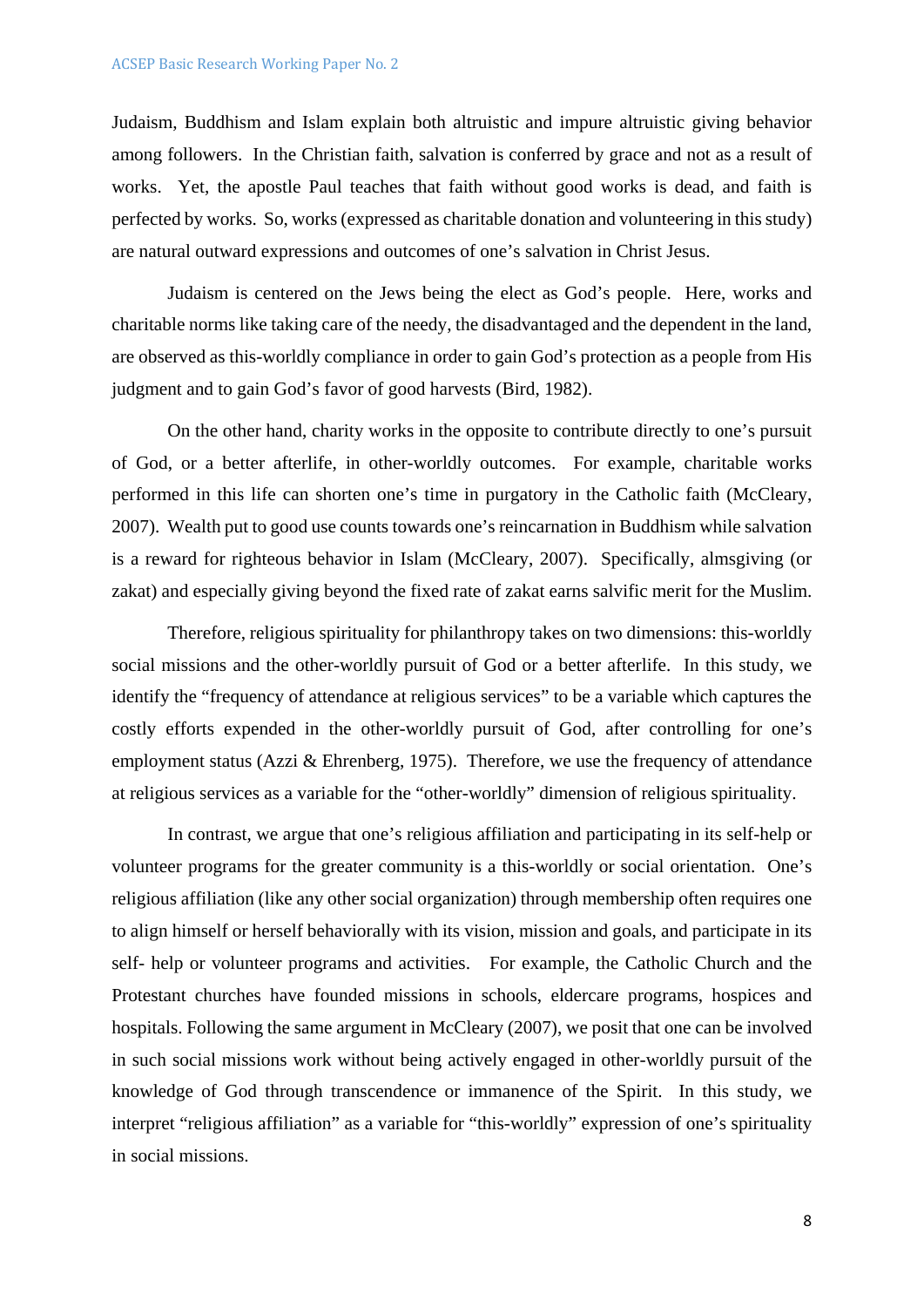Tables 2 and Table 3 summarize the regression analysis results for household donation and individual volunteering, respectively. Using ordinary least squares, the adult child's household donation and individual volunteering hours respectively are regressed against the parent's contemporaneous household donation, and father's and mother's contemporaneous volunteering hours, while controlling for economic status, human, social and cultural capital, and demographic variables. The results are presented on an aggregate level (column 1 of Tables 2 and 3) and across the various nonprofit sectors (column 2 to 12 of Table 2 and column 2 to 8 of Table 3 respectively).

[Insert Table 2 about here]

#### *3.1. HOUSEHOLD DONATION*

"Economic resources", "intergenerational learning", "religious spirituality" and "social integration" (but not "religious affiliation") are the four philanthropic roots which showed statistical significance in the regression analysis of charitable donation, explaining 43 percent of the variations of aggregate charitable donation.

Of the four, "economic resources" are parsimoniously captured by the tax price of giving, and this appears to present the greatest economic significance. For example, considering just the tax effect in the regression model with a regression coefficient of -6.494, raising the marginal income tax rate by one percent, ceteris paribus, would increase aggregate charitable donation by approximately 6.7 percent.3 These regression analysis results are consistent with those of the principal component analysis for household donation, where "economic resources" emerge as the largest philanthropic root for charitable donation. Interestingly, we find that religious donation is not sensitive to income. Yet, religious donation remains sensitive to net worth just like aggregated donation, at the one-tenth of one percent level of significance. We posit that givers towards religious purposes carry a religious spirituality driven conviction and these will give out of their endowment, even when their disposable incomes cannot explain the giving.

Overall, the tax incentive for giving carries the highest economic significance of all the economic status and demographic variables. A high tax price of giving derived from a low tax rate, or a low tax shield, yields lower charitable contributions. This has implications for the use of tax incentives to encourage charitable donation. Another interesting observation is the differential impact of the tax price of giving across the eleven nonprofit sectors studied. This echoes Brooks' (2007) finding on the variation of tax price elasticity across nonprofit sectors.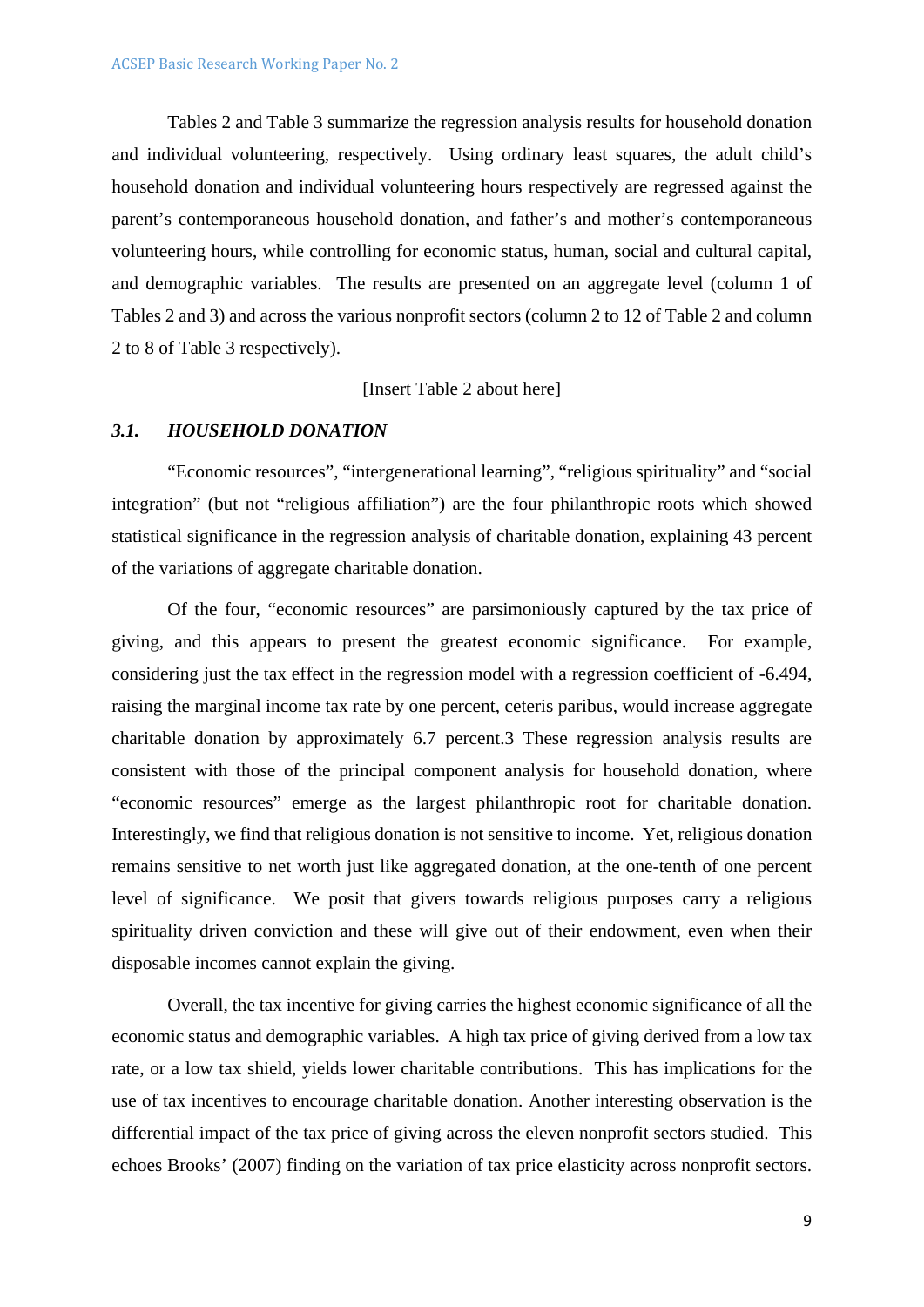The significance of the tax price of giving is lower for cultural, community and international purposes. We infer that giving to these sectors will not be incentivized much by increasing tax deductibility of charitable donation.

Consistent with our PCA, demographic variables like age, gender or marital status, which unilaterally, pair wise or interactively proxy for the economic resources which enable charitable donation, explain aggregated household donation at the one-tenth of one percent significance level. Whether it is because disposable income increases with age which leads to higher donation (Apinunmahakul & Delvin, 2004) or because older people are willing to give more to charities because their children have become financially independent from them (Auten & Joulfaian, 1996), these could be traced ultimately to the economic ability to give.

Of smaller economic impact, we find support for the social learning theory with the aggregated and sectorial charitable donation data. For example, the regression coefficient of 0.114 for parental donation means that a one percent increase in aggregate parental donation, ceteris paribus, is associated with a 0.1 percent increase in the adult child's household aggregate donation. We find evidence for this intergenerational effect to be significant (at least at the five percent level) for six out of the eleven nonprofit sectors: religious, combined purpose, education, cultural, environment and international charitable donation. This is consistent with Wilhelm et al. (2008) who find that parental religious and secular donations have a significant and positive effect on the child's religious and secular donations respectively.

Yet, we find no intergenerational effect for donation to the need, health, youth, community or other sectors. We posit that this nil effect is consistent with a life cycle phenomenon where the adult child and the parents are at different phases of their life cycle at any one time. For example, when an adult child with growing children is giving towards the youth sector, the aging parents are not likely to do likewise. Or, when the parents find themselves giving to the need sector, the child may not be disposed to do so.

Overall, our sector analysis provides robust support that intergenerational learning is one of the philanthropic roots of charitable donation. In our robustness test, we find that both parents have equal impact in shaping the child's giving behavior and who makes the decision is immaterial to the intergenerational learning effects of personal philanthropy. However, we note that the economic significance of "economic resources" dominates that of "intergenerational learning" in influencing the adult children's behavior towards charitable donation.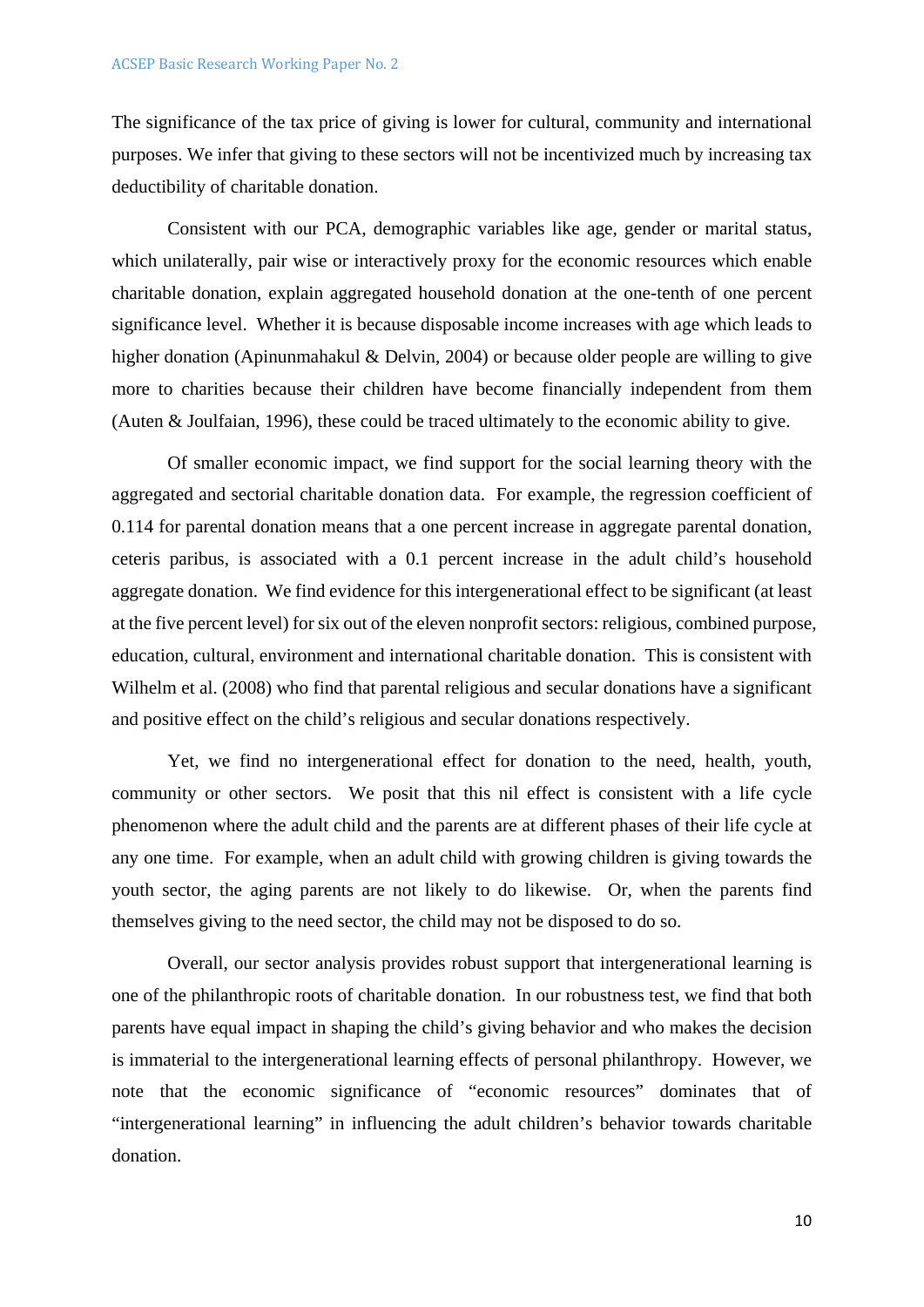#### ACSEP Basic Research Working Paper No. 2

Intuitively, social integration is the 'glue' which fosters adhesion and self-help within one's community, social or professional network. These enhance charitable donation to the related nonprofit sectors. The adult child's level of education has a significant impact towards giving in aggregate and across most sectors, except for health, community and other charitable organizations. For example, the regression coefficient of 2.700 for education means that an individual who completed his/her tertiary education (16 years of education), ceteris paribus, would give 90 percent more in aggregate charitable donation than someone who only completed his/her high school education (12 years of education).4 Our finding agrees with education being positively related to giving (Apinunmahakul & Delvin, 2004; Wilhelm et al., 2008).

Moreover, the number of children one has increases donation towards education and youth purposes, and decreases donation for environmental charities, but has no effect on donation towards the other nonprofit sectors. These finding supports the intuition that having children increases one's social network of causes related to education and youth, but not for other sectors. Having children increases the probability of an individual being asked to donate to causes such as school-based or youth fundraising projects and translates to economically significant impact on adult children's charitable donation. For example, the regression coefficient of 0.115 and 0.080 respectively for number of children means having a second child (a 100 percent increase from the first child) is associated with an increase in the adult child's aggregate household donation to the education and youth sectors by 11.5 percent and 8.0 percent respectively. Therefore, we find social integration as a robust philanthropic root across nonprofit sectors.

On the aggregated donation level, we also find support for religious spirituality as a motivation for philanthropy. Across the nonprofit sectors, our results differ from Bekkers and Schuyt (2008) because we find some support that religious spirituality is a robust motivation for charitable donation beyond places of worship, specifically, in the giving towards combined purpose, youth, the environment and international concerns. But because religious charitable donation as a single category constitutes up to 60 percent of the aggregate personal donation, religious spirituality as a philanthropic root demands its fair share of attention from both religious leaders and policy makers alike given the potential to grow charitable donation beyond the religious sector.

As a construct for religious spirituality, the frequency of attendance at religious services offers both economic and statistical significance. It explains charitable donation for the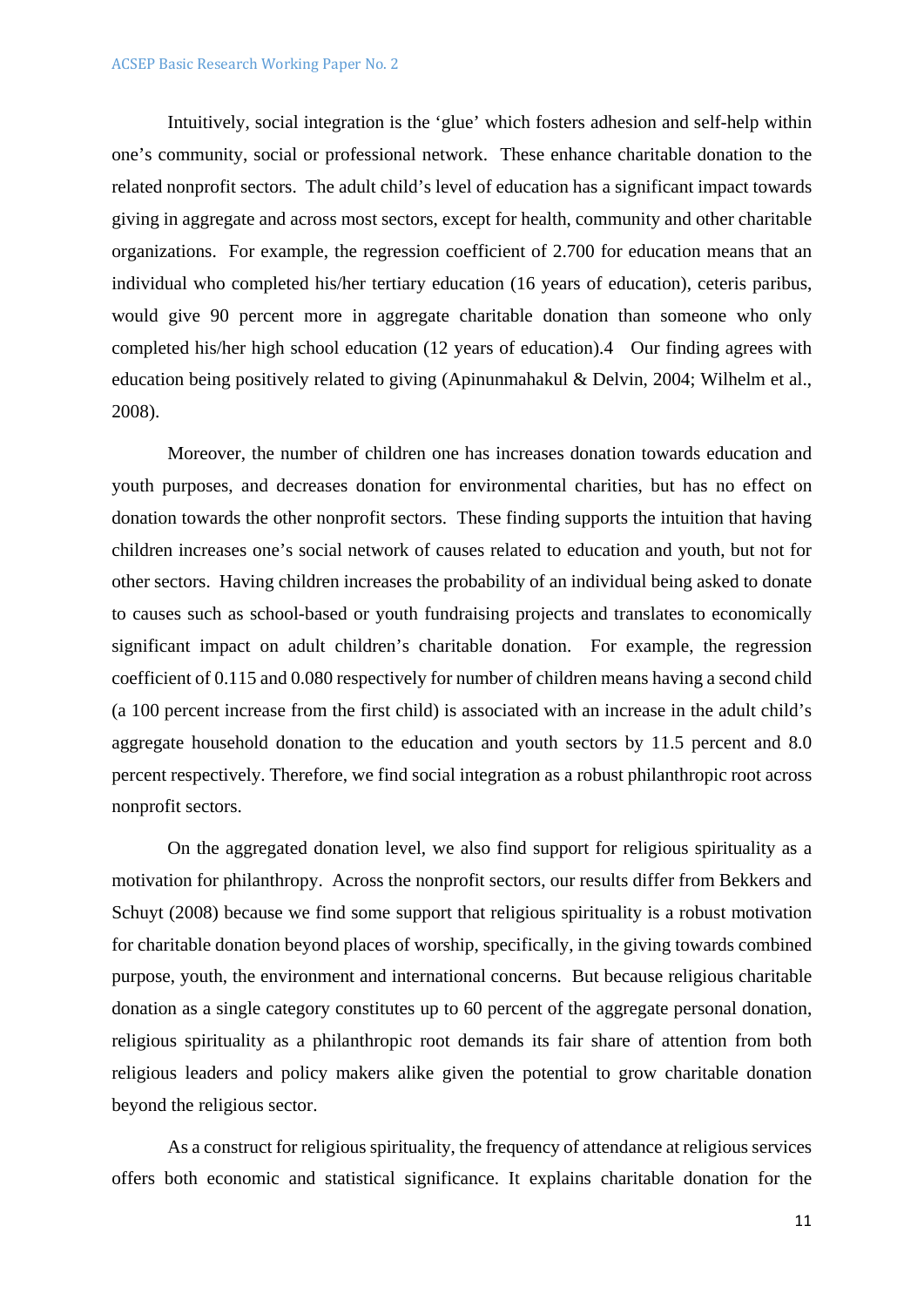aggregate household, religious and international concerns significantly at one-tenth of one percent significance level and is significant (at the one and five percent levels) for combined purpose and youth concerns respectively. For example, without considering any other philanthropic factors, a regression coefficient of 0.510 for religious frequency means doubling a typical follower's frequency of attendance at religious services from, say, once every two weeks (26 times per year) to once weekly (52 times per year), ceteris paribus, is associated with a 51 percent increase in aggregate charitable donation. As expected, charitable donation to the religious sector, in specific, tend to be more sensitive to the religious spirituality of the typical follower. Hence, a regression coefficient of 0.867 for religious frequency means growing the religious spirituality of a typical follower by doubling the frequency of attendance at religious services from once every two weeks to once weekly, ceteris paribus, would be associated with a 87 percent increase in donation to the religious sector. However, being identified with the Protestant or Catholic faith or Jewish tradition, ceteris paribus, does not seem to influence charitable donation at the aggregate level.

[Insert Table 3 about here]

## *3.2. INDIVIDUAL VOLUNTEERING*

This section extends the literature on the intergenerational effects of volunteering as the effect of parental volunteering on the child has yet to be explored extensively. Given the short span of longitudinal data available to date, we assume that the parent's contemporaneous volunteering data is a good proxy for their volunteering activities during the child's formative years. The natural logarithmic transformation of the adult child's volunteering hours is regressed against the natural logarithmic transformations of volunteering hours for the father and mother respectively. Table 3 summarizes the results of the multivariate regression analysis of the adult child's aggregate and sectorial volunteering hours. Next, we analyze adult child's volunteering in aggregate and across the seven nonprofit sectors with respect to the four major philanthropic roots.

We find robust evidence for the intergenerational learning root and, interestingly, it suggests that the role modeling effects of the mother is dominant in the adult child's volunteering in the religious sector. Here, the father's socialization effect is found not to influence volunteering. We argue that culturally it is the mother who nurtures and passes on to the child, whether consciously or subconsciously, values and mores of life. Wuthnow (1995) finds that mother's volunteering is more influential than father's volunteering. We posit that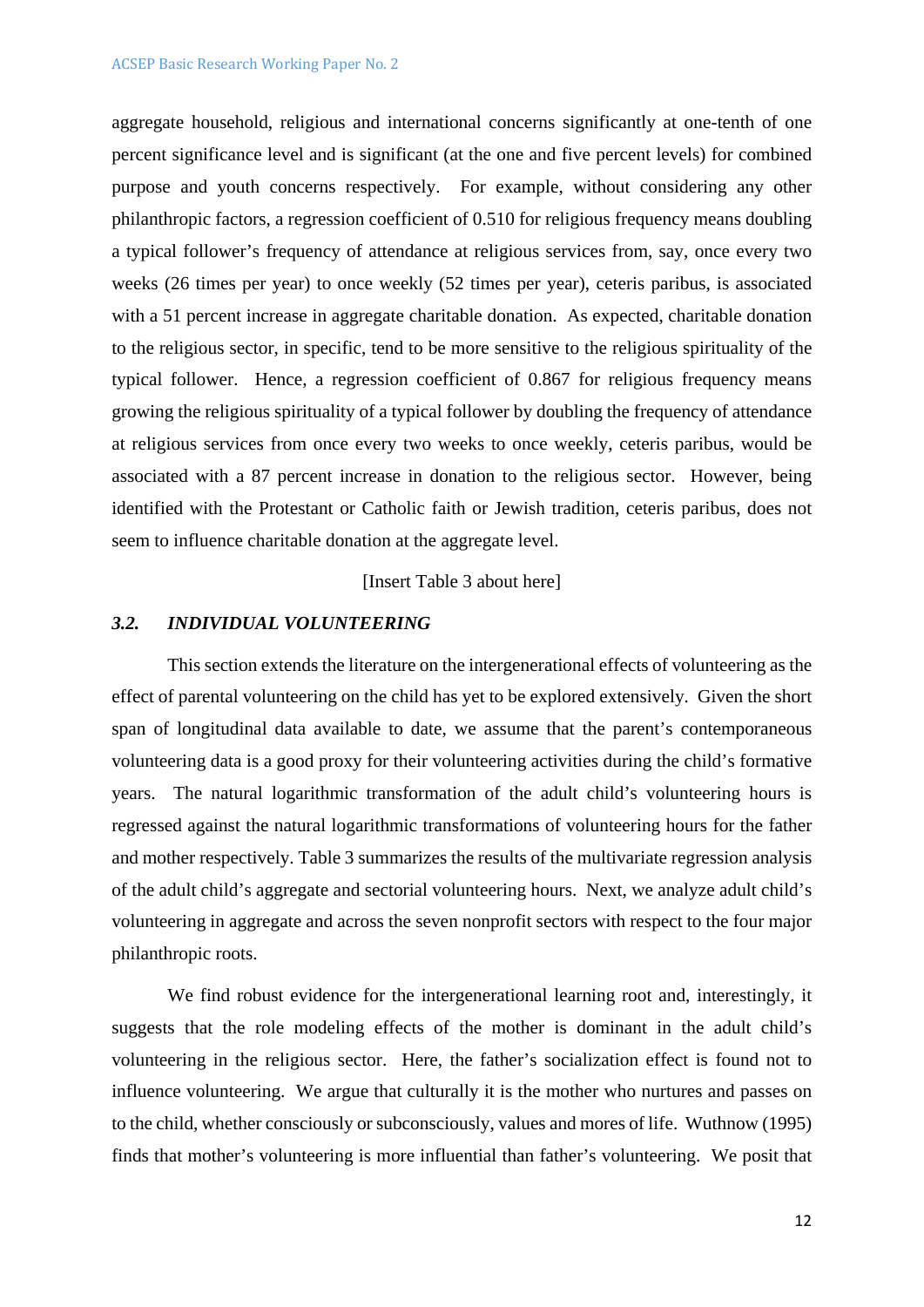fathers and mothers tend to include children in different activities and they participate in children-related activities as well although the mother, rather than father, tends to spend more time with the children and therefore would have a stronger influence on the child's norm on volunteering.

This raises an interesting question. If the adult child had been socialized in his or her formative years with the norms and mores of volunteering, this adult child's volunteering behavior would be observable consistently through life. In fact, the descriptive statistics on volunteering in Table 2 analyzes volunteer hours as being predominantly in the youth (36 percent) and religious (32 percent) sectors. We argue that the intergenerational effects remain robust in volunteering. The intergenerational effect that is being documented as being dominant in the religious sector is an artifact of using contemporaneous data for adult child and parents' volunteering. We posit that volunteering pattern follows one's life cycle, with the main exception being religious volunteering which persists as long as one practices one's faith. Therefore, the mismatch of life cycles of the adult child and parents would mean that we do not find aging parents volunteering in the youth sector when the adult child with growing children does so. Yet both adult child and parents can be actively serving in their own churches contemporaneously. Therefore, our robustness tests with sectorial analysis using contemporaneous volunteering data tend to understate the significance of intergenerational effects.

Economic resources, as a philanthropic root, find much less economic impact, if at all, in volunteering than for charitable donation. Both income and net worth do not explain child volunteering in aggregate and across all the nonprofit sectors. The coefficient of the tax price of giving is significantly negative at the five and one-tenth of one percent levels respectively for the adult child's aggregated and religious volunteering hours. This finding suggests that, statistically, the higher the marginal tax rate, the more likely an individual will volunteer. The relation between volunteering and the tax price of giving is not clear. However, bearing in mind that there is a positive relation between the marginal tax rate and household donation as well, it seems that volunteering and charitable donation may be complementary in nature. Further studies could be done to analyze this relation.

Our findings suggest that one volunteers substantively more when one is more socially integrated within one's community or social network. This phenomenon is documented across sectors except for the need and senior sectors. For example, the regression coefficient of 2.018 for the number of years of education means that an individual who typically has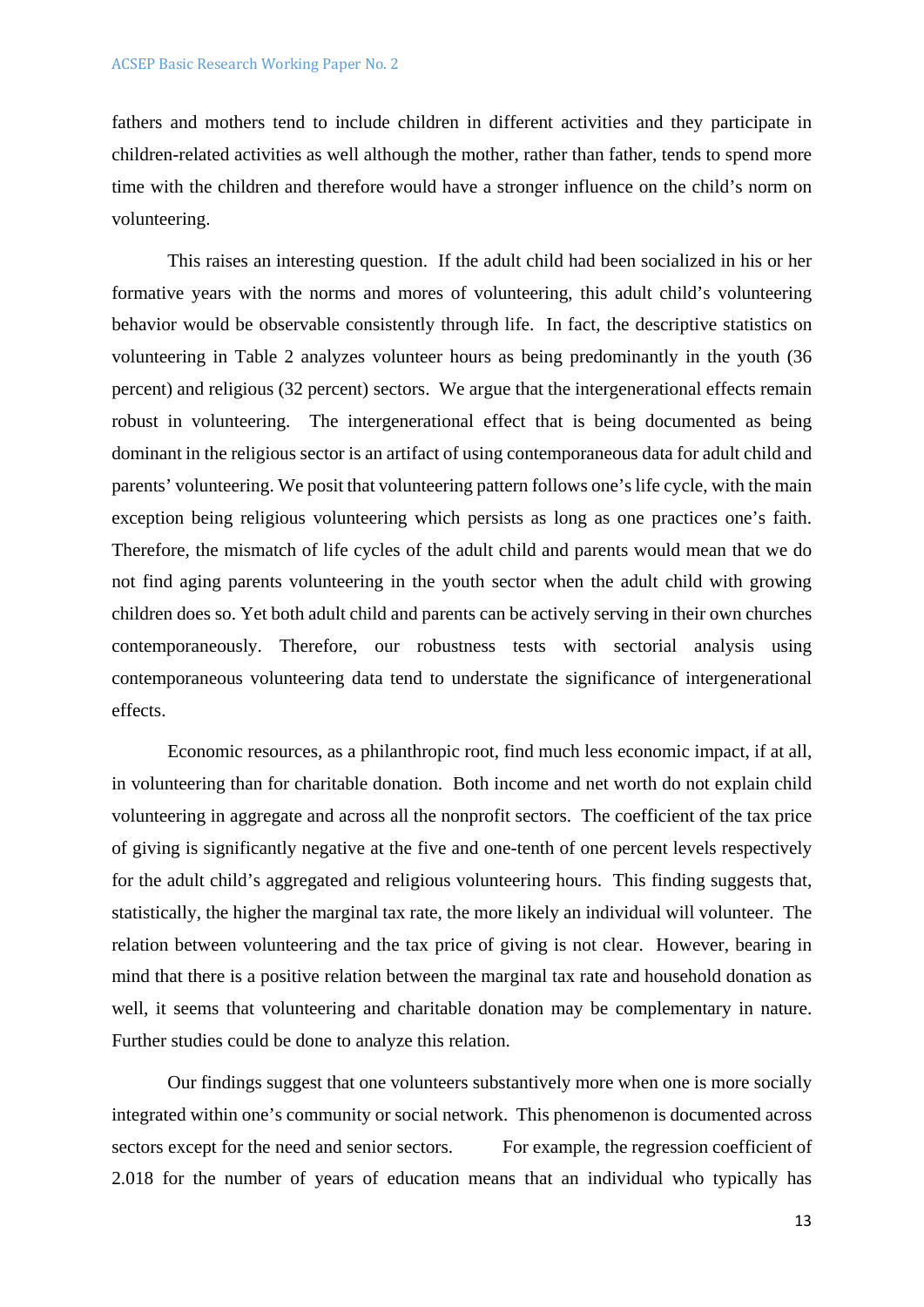completed his/her tertiary education with 16 years of education, ceteris paribus, tends to volunteer 67 percent more hours than someone who has only completed his/her high school education with 12 years of education.5 It is plausible that one's volunteering in the seniors sector can come on later in the adult child's life although this is not captured in the relatively short longitudinal dataset. Another social integration construct, though more confined to the youth sector, is the number of children. The educated, through their affiliations, have a larger social network. In like manner, parent with more children have larger social network through their social ties with youth (Wilson, 2000).

Our sectorial analysis on volunteering gives insights into two independent dimensions of religion-based spirituality: religious spirituality (the other-worldly) and religious affiliation (this- worldly). When it comes to volunteering in the religious sector, it is religious spirituality, or the pursuit of the other-worldly (as measured by the frequency of attendance at religious services), rather than mere identification with a religious institution that motivates voluntary services at one's place of worship. Religious spirituality, interestingly, also explains volunteering in the secular sectors: specifically, the need, youth and senior sectors. Moreover, Catholics and Protestants tend to volunteer outside the church in secular sectors like the need and health sectors. Religious spirituality, as a philanthropic root in volunteering, finds expression through behavioral participation at religious services. Consistent with empirical evidence, such frequency of attendance is associated with volunteering (Bekkers, 2005). For example, the regression coefficient of 0.288 for frequency of attendance at religious services, without considering any other philanthropic factors, means that an individual who pursues more of the other-worldly and doubles the frequency of attendance at religious services from once every two weeks to once weekly, say, would typically increase his/her aggregate volunteering hours by 28.8 percent. Policy makers who wish to grow volunteering in the secular sectors do well to target those who are either oriented other-worldly or this-worldly.

### **4. ROBUSTNESS TESTS**

We further evaluate our findings that parental philanthropic behavior molds children's norms on charitable donation and volunteering. The social learning theory predicts that children of the same household would experience similar intergenerational effects of philanthropy on charitable donation and volunteering – whether these were eldest or younger siblings, or, biological or adopted children (Hamilton, Cheng, & Powell, 2007).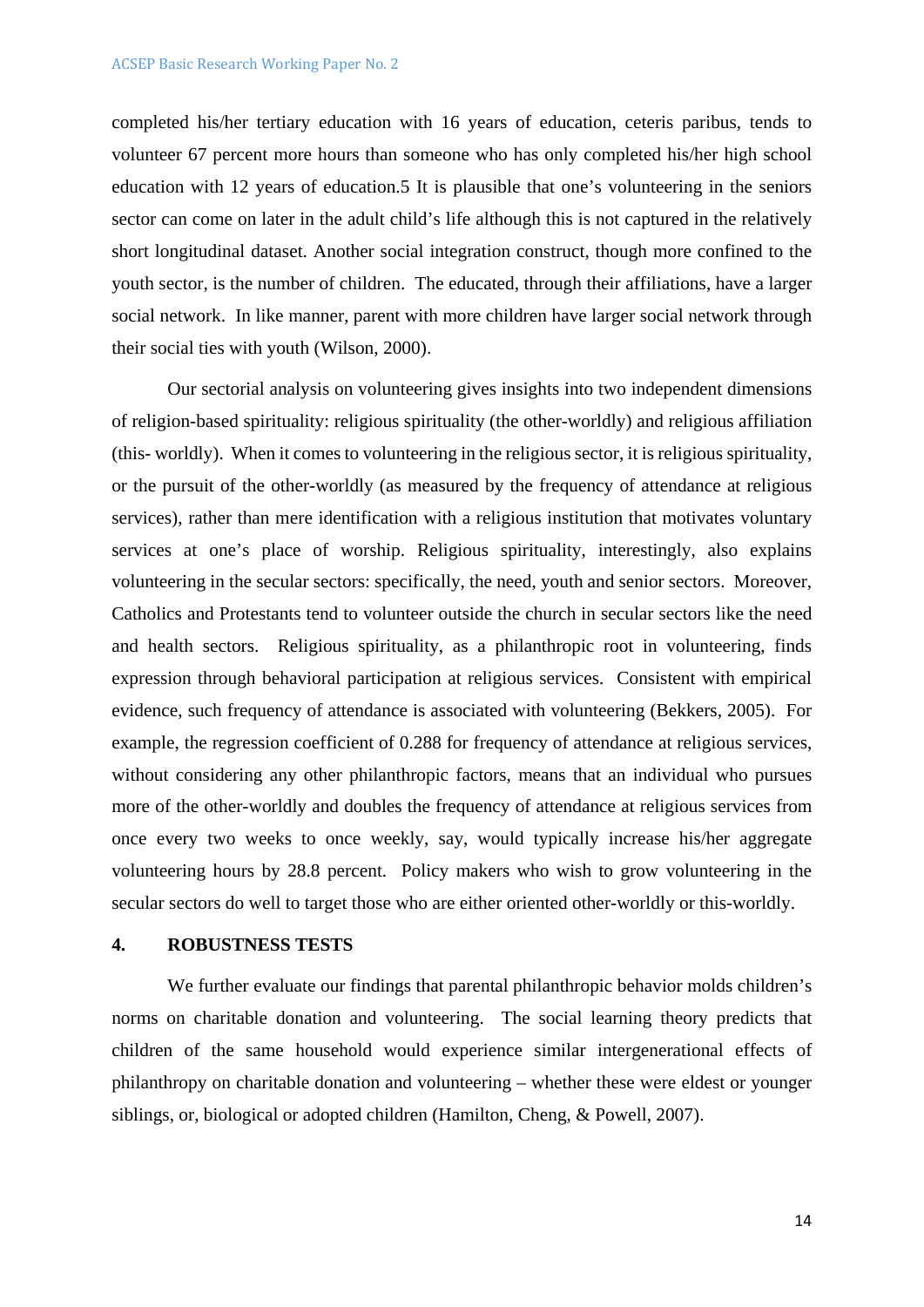Firstly, we find evidence which supports the hypothesis that the intergenerational effects of philanthropy generally do not differ significantly across siblings. Except for the religious sector, the F-test results report no difference in charitable donation and volunteering behavior between the eldest and younger siblings in the aggregate and across the secular nonprofit sectors. For the religious sector, we document a significant difference at the five percent significance level. Our descriptive statistics reveal that the eldest sibling tends to donate and volunteer more than the younger siblings in the religious sector on average (USD 778.27 versus USD 605.54, and 15.1 hours versus 13.75 hours annually). It is unclear why there is this isolated difference. Perhaps future research can explore how the social learning of philanthropy is made operational within a household.

Secondly, we also find no difference in philanthropic behavior across all adult children, whether biological or adopted. 6 The COPPS database yields 12 adult children who were adopted and 14 biological children matched from the same household. We group the adopted adult children into one group matched by the biological children of the parents of the same household. We apply the analysis of covariance to test whether the level of charitable donation and volunteering respectively differ between adopted children and biological children drawn from the same household, after controlling for intergenerational transmission and other philanthropic factors.

We expect our results in this robustness test to be non-conclusive as the sample size of 12 households is too small. Nonetheless, our finding for household donation is consistent with the social learning hypothesis. Household donation does not differ significantly between adopted and biological children. This suggests that children growing up in the same household learn the same from parents' role modeling, whether these are their adoptive or biological parents.

However, we find that adopted children tend to volunteer more than the biological children of their adoptive parents, at the five percent level of significance. Our descriptive statistics report that the 12 adopted children tend to volunteer more on average than biological children (186 hours versus 50.1 hours annually). We postulate that these adopted children have benefitted directly from the impact of altruistic behavior and this encounter motivates paying it forward through volunteering. Future research should explore this phenomenon in philanthropy.

## **5. CONCLUSION**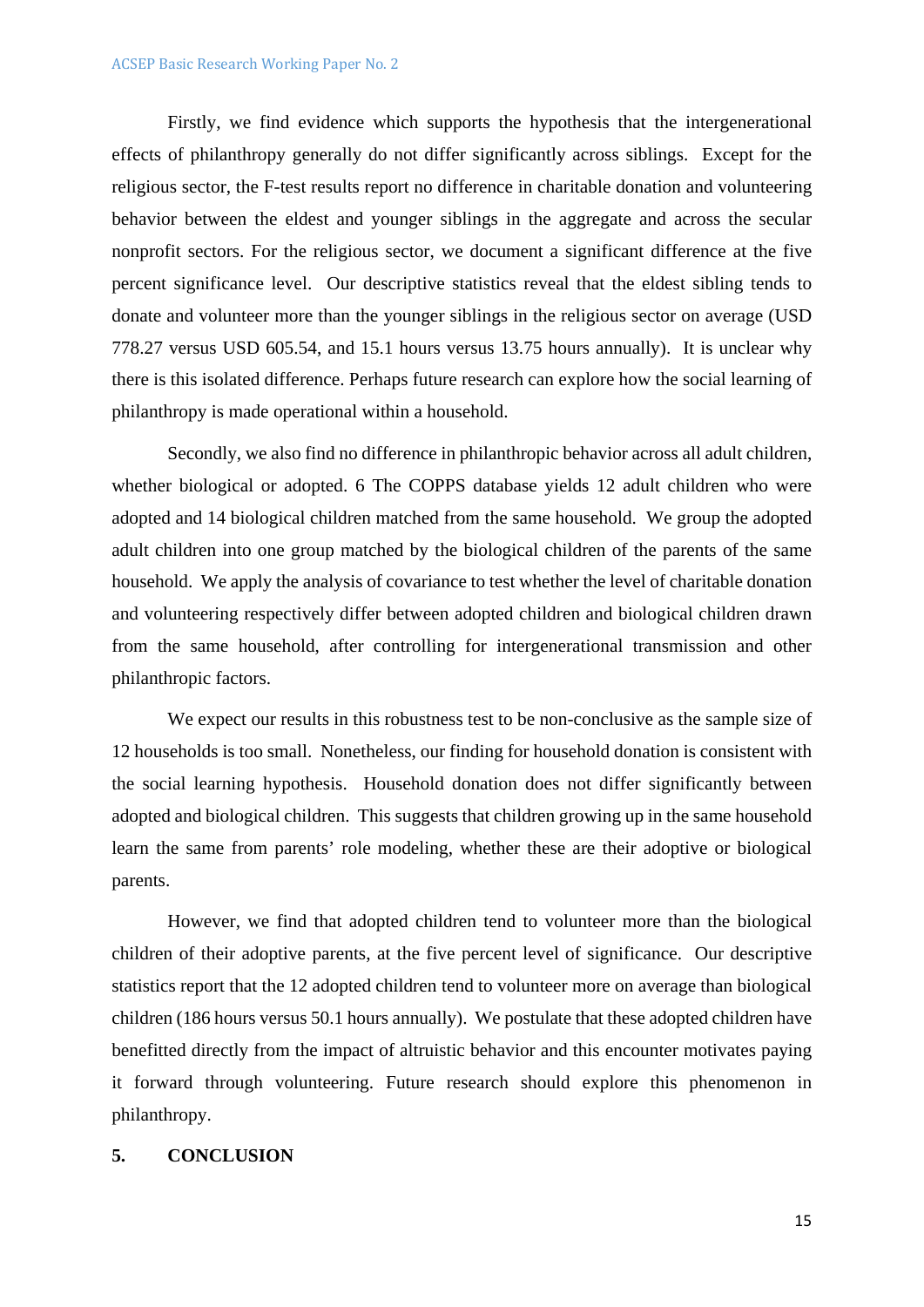We establish a parsimonious framework where religion-based spirituality is most significant among the roots of philanthropy. Altruism or the warm glow effect is said to motivate giving, and such motivation is consonant with spirituality in its two independent dimensions: religious spirituality (or the other-worldly pursuit of God) and religious affiliation (or this-worldly expression of the religious faith). In sum, the development of a viable and thriving nonprofit sector calls for an understanding of the roots of philanthropy which must include spirituality as a key construct.

Test results suggest that philanthropy can be learnt and philanthropy is not the domain of the well-heeled only. Children socialize by adopting the norms and mores of parents, including those concerning the giving of monies and time to charities. The evidence for the intergenerational effects of philanthropy is robust as siblings originating from the same household demonstrate similar philanthropic behavior in aggregate and across nonprofit sector, with the exception of the religious sector where the eldest sibling tends to give more than the other siblings. Our analysis advances the view that everyone potentially can be socialized to be philanthropic.

Although one does not have to be well endowed to give donation and volunteer, philanthropy is certainly enabled with economic resources and social integration. Economic resources include one's wealth and disposable income, and policy makers know well that the tax price of giving can incentivize charitable donation. On the other hand, social integration represents one's social capital where constructs like education and the number of children represent social networks which facilitate volunteering as well as charitable donation.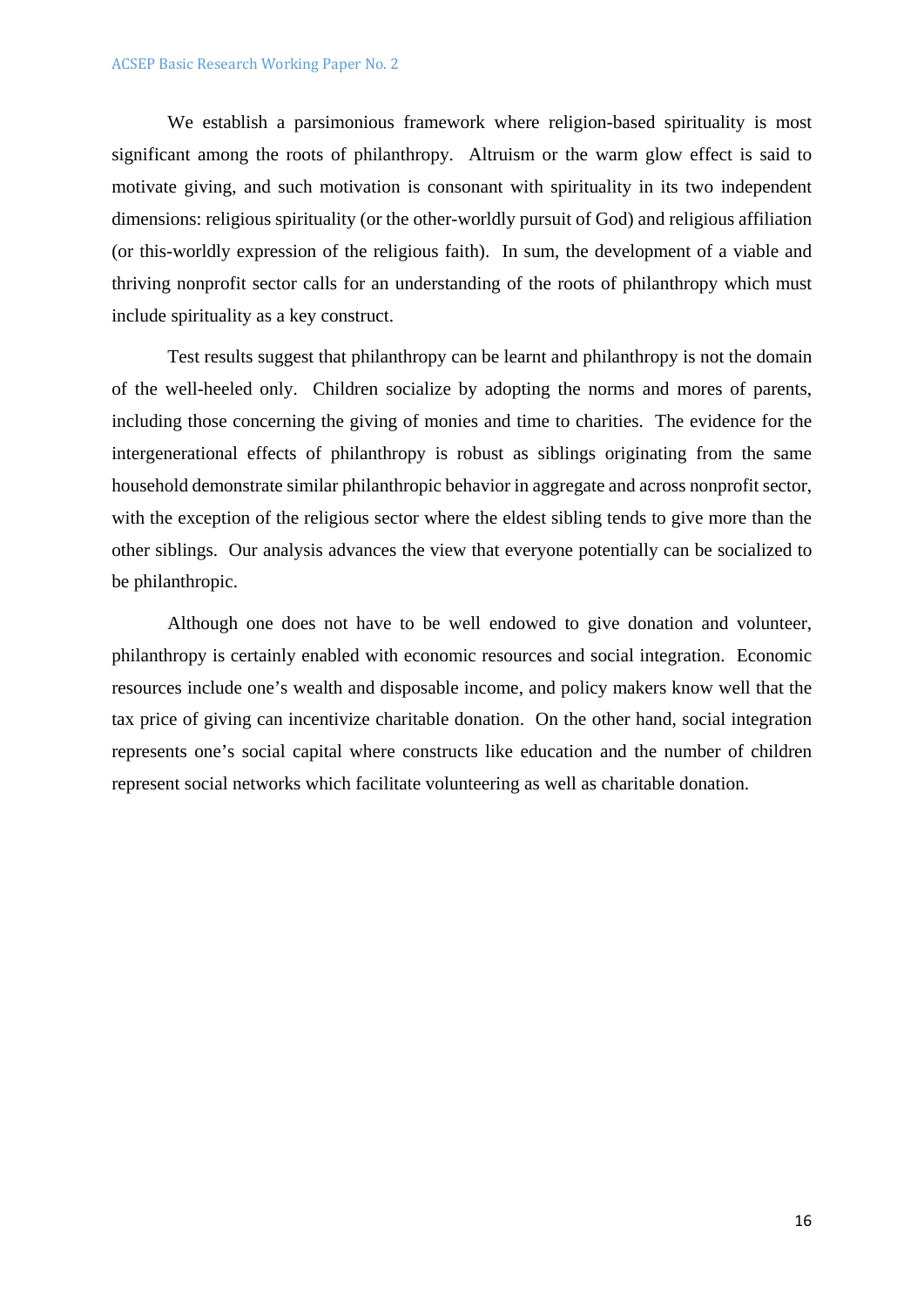## **ENDNOTES**

1 Consistent with the identification of the independent roots of personal philanthropy, we find no significant interactive effects among these philanthropic roots.

2 A summary of the variables used in this study and their descriptive statistics are available from the authors on request.

3 Change in aggregate charitable donation for a one percent increase in marginal income tax rate

 $= e$  [-6.494 x -0.01]  $- 1$ .

4 Change in aggregate charitable donation for a 33.3 percent increase in years of education from 12 years to 16 years = 2.700 x  $(4/12 \times 100) = 90$  percent.

5 Change in aggregate volunteer hours for a 33.3 percent increase in years of education from 12 years to 16 years =  $2.018 \times (4/12 \times 100) = 67$  percent.

6 The robustness test results are available from the authors on request.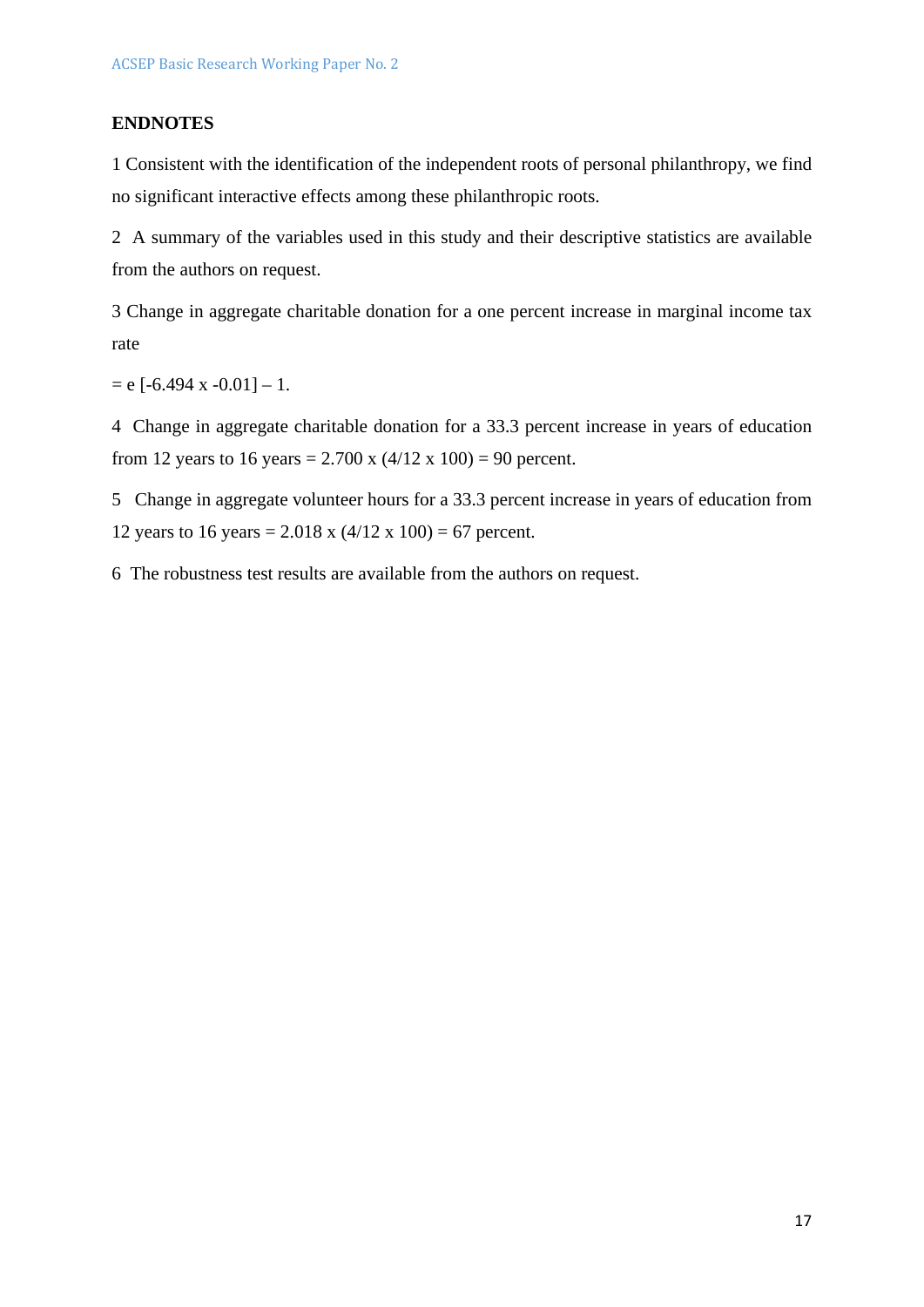#### **REFERENCES**

Aphinunmahakul, A., & Delvin, R. A. (2004). Charitable giving and charitable gambling: An empirical investigation. National Tax Journal, 57, 67-88.

Auten, G., & Joulfaian, D. (1996). Charitable contributions and intergenerational transfers. Journal of Public Economics, 59, 55-68.

Azzi, C., & Ehrenberg, R. (1975). House allocation of time and church attendance. Journal of Political Economy, 83, 27-56.

Barro, R. J., & McCleary, R. M. (2003). Religion and economic growth across countries. American Sociological Review, 68, 760-781.

Batson, C.D. (1998). Altruism and prosocial behavior. In D.T. Gilbert (Ed.), Handbook of social psychology (Vol. 2, 282-316). New York: Random House.

Bekkers, R. (2005). Participation in voluntary associations: Relations with resources, personality, and political values. Political Psychology, 26, 439-454.

Bekkers, R. (2007). Intergenerational transmission of volunteering. Acta Sociologica, 50, 99- 114.

Bekkers, R., & Schuyt, T. (2008). And who is your neighbor? Explaining denominational difference in charitable giving and volunteering in the Netherlands. Review of Religious Research, 50, 74-96.

Bekkers, R., & Wiepking, P. (2011). A literature review of empirical studies of philanthropy: Eight mechanisms that drive charitable giving. Nonprofit and Voluntary Sector Quarterly, 40, 924-973.

Bird, F. B. (1982). A comparative study of the work of charity in Christianity and Judaism. Journal of Religious Ethics, 10, 144-169.

Brown, E., & Ferris, J. M. (2007). Social capital and philanthropy: An analysis of the impact of social capital on individual giving and volunteering. Nonprofit and Voluntary Sector Quarterly, 36, 85-99.

Carter, V B., & Marx, J. (2007). What motivates African-American charitable giving: Findings from a national sample. Administration in Social Work, 31, 67-85.

Clain, S. H., & Zech, C. E. (1999). A household production analysis of religious and charitable activity. American Journal of Economics and Sociology, 58, 923-946.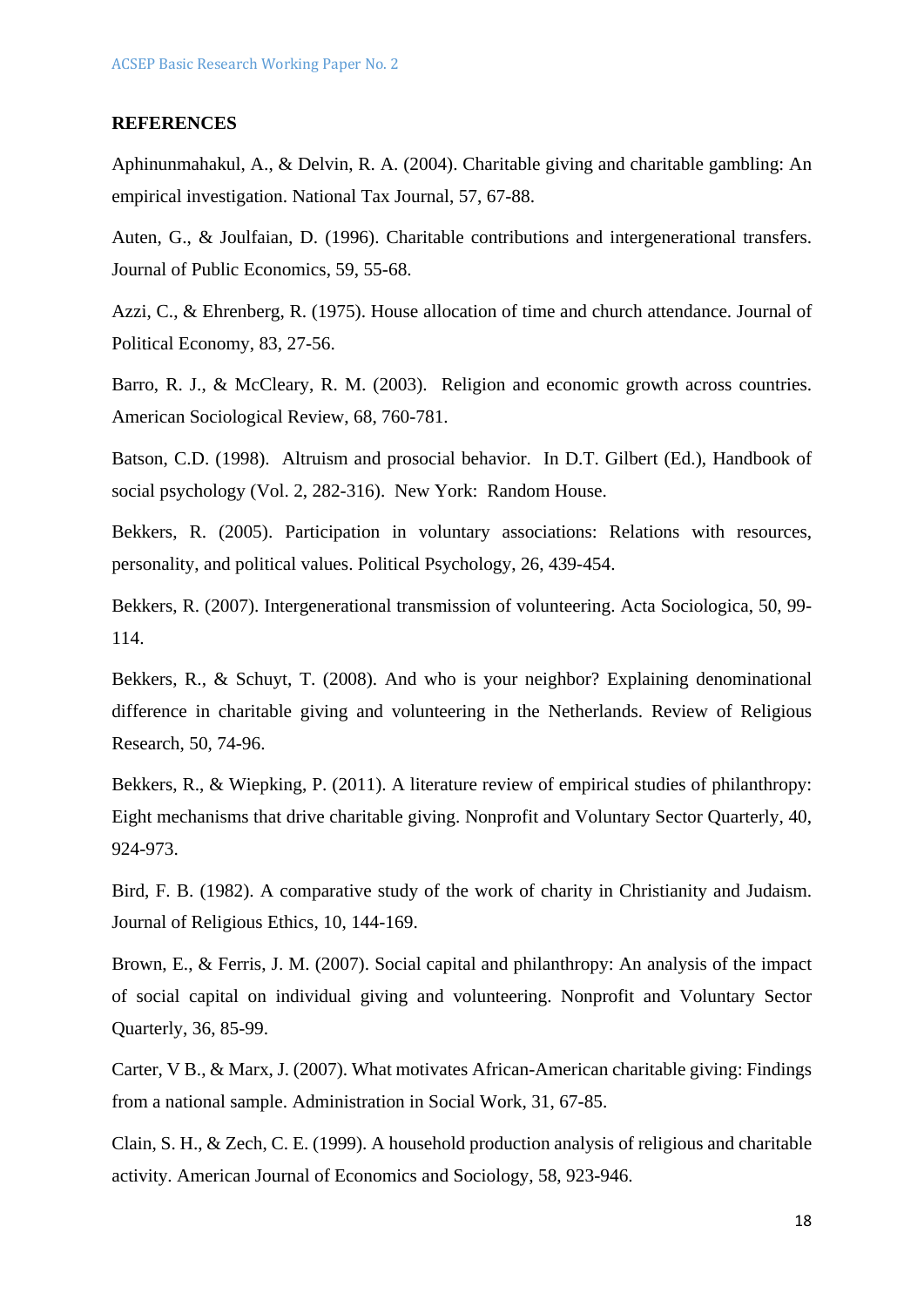Eisenberg, N., Fabes, R. A., & Spinrad, T. L. (1998). Prosocial Development. In W. Damon, R.M. Lerner, & N. Eisenberg (Eds.), Handbook of Child Psychology, Volume 3, Social and Personality Development (pp. 646-718). New York, NY: Wiley.

Hamilton, L., Cheng, S., & Powell, B. (2007). Adoptive parents, adaptive parents: Evaluating the importance of biological ties for parental investment. American Sociological Review, 72,

95-116.

Janoski, T., & Wilson, J. (1995). Pathways to volunteerism: Family socialization and status transmission models. Social Forces, 74, 271-292.

Mesch, D. J., Rooney, P. M., Steinberg, K. S., & Denton, B. (2006). The effects of race, gender, and marital status on giving and volunteering in Indiana. Nonprofit and Voluntary Sector Quarterly, 35, 565-587.

McCleary, R. M. (2007). Salvation, damnation, and economic incentives. Journal of Contemporary Religion, 22, 49-74.

McPherson, J. M., & Rotolo, T. (1996). Testing a dynamic model of social composition: Diversity and change in voluntary groups. American Sociological Review, 61, 179–202.

Mock, A. (1992). Congregational religious styles and orientation to society: Exploring our linear assumption. Review of Religious Research, 34, 20-33.

Mustillo, S., Wilson, J., & Lynch, S. M. (2004). Legacy volunteering: A test of two theories of intergenerational transmission. Journal of Marriage and Family, 66, 530-41.

Piliavin, J.A., & Charng, H.-W. (1990). Altruism: A review of recent theory and research. Annual Review of Sociology, 16, 27-65.

Sargeant, A., & Woodliffe, L. (2007). Individual giving behaviour: A multi-disciplinary review. In A. Sargeant & W. Wymer (Eds.), The nonprofit marketing companion. London Routledge.

Sundeen, R. A., & Raskoff, S. A. (1994). Volunteering among teenagers in the United States. Nonprofit and Voluntary Sector Quarterly, 23, 383–403.

Slyke, D. M. V., & Brooks, A. C. (2005). Why do people give? New evidence and strategies for nonprofit managers. The American Review of Public Administration, 35, 199-220.

Wilhelm, M. O., Brown, E., Rooney, P. M., & Steinberg, R. (2008). The intergenerational transmission of generosity. Journal of Public Economics, 92, 2146-2156.

19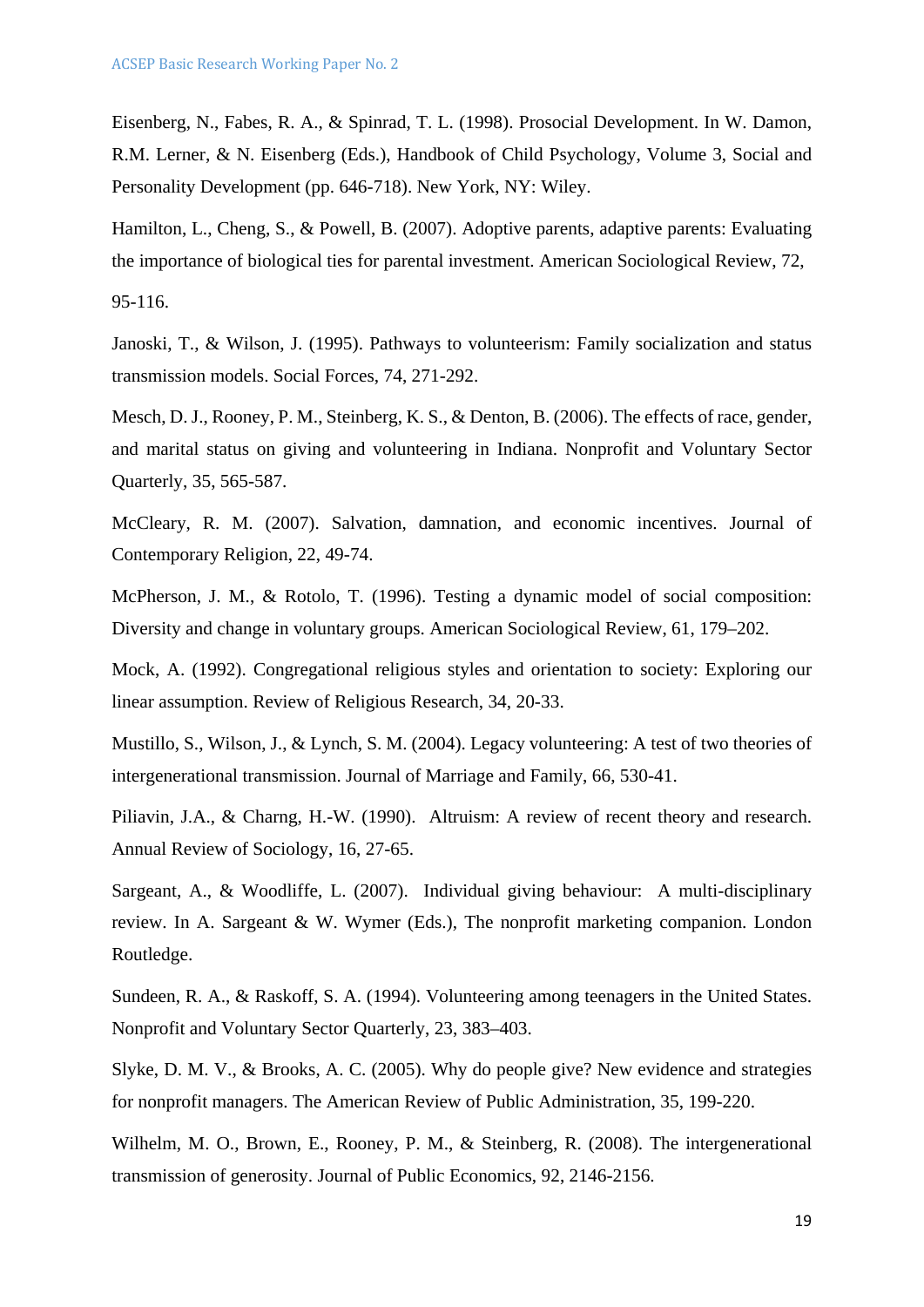Will, J.A., & Cochran, J.K. (1995). God helps those who help themselves – The effects of religious affiliation, religiosity, and deservedness on generosity toward the poor. Sociology of Religion, 56, 327-338.

Wilson, J. (2000). Volunteering. Annual Review of Sociology, 26, 215-240.

Wilson, J., & Janoski, T. (1995). The contribution of religion to volunteer work. Sociology of Religion, 5, 137-152.

Wilson, J., & Musick, M. (1997). Who cares? Toward an integrated theory of volunteer work. American Sociological Review, 62, 694-713.

Wuthnow, R. (1990). Religion and the voluntary spirit in the United States: Mapping the terrain. In R. Wuthnow, V. Hodgkinson, & Associates (Eds.), Faith and philanthropy in America, (pp. 3-21). San Francisco, CA: Jossey-Bass.

Wuthnow, R. (1995). Learning to care: Elementary kindness in the age indifference. New York, NY: Oxford University Press.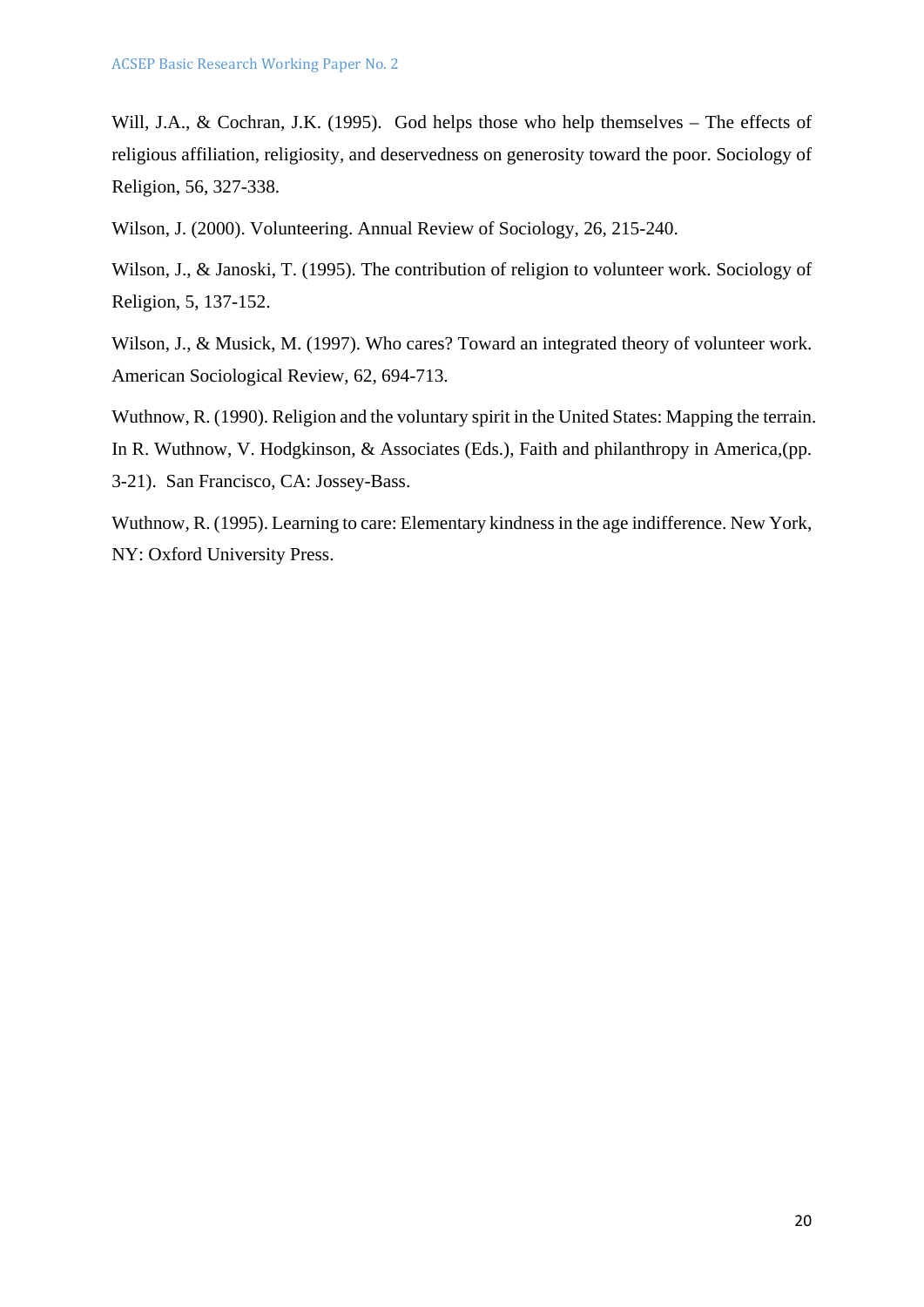#### **Table 1: Rotated Factor Loadings with Parental Household Charitable Donation and Paternal and Maternal Volunteering**

We use principal component analysis to identify commonalities among the variables explaining philanthropy- economic resources, human capital, social capital, cultural capital and demographic variables. Seven principal components are identified and the factor loading score for each orthogonal solution represents how the variables are weighted for each principal component. Variables that load strongly for each principal component are in bold and denoted by the bracket. The proportion of variance accounted by each principal component is displayed at the bottom of the table.

| <b>Variable</b>               | Economic<br>Resources | Intergenerati<br>onal learning | Religious<br>Spirituality | Religious<br>Institutions | Social<br>Integration | Physical<br><b>Ability</b> | <b>Jewish</b><br><b>Tradition</b> |
|-------------------------------|-----------------------|--------------------------------|---------------------------|---------------------------|-----------------------|----------------------------|-----------------------------------|
| <b>Parental Donation</b>      | 0.1601                | 0.7753                         | 0.1247                    | 0.0604                    | $-0.1602$             | $-0.0894$                  | 0.1191                            |
| <b>Father Decision</b>        | 0.0801                | 0.7462                         | 0.0062                    | 0.0327                    | 0.0825                | $-0.1816$                  | 0.1663                            |
| <b>Mother Decision</b>        | $-0.0143$             | 0.7500                         | 0.0478                    | 0.0438                    | 0.0652                | $-0.1727$                  | 0.1611                            |
| Father volunteerism           | 0.0921                | 0.6684                         | $-0.0383$                 | $-0.0596$                 | $-0.0408$             | 0.1129                     | $-0.2260$                         |
| Mother volunteerism           | 0.0223                | 0.6231                         | $-0.0267$                 | $-0.0652$                 | $-0.1912$             | 0.1756                     | $-0.2996$                         |
| Income                        | 0.6717                | 0.0963                         | 0.0680                    | 0.0809                    | $-0.1226$             | $-0.2828$                  | 0.0959                            |
| Networth                      | 0.6643                | 0.0603                         | 0.0831                    | 0.1256                    | $-0.1577$             | $-0.0823$                  | 0.1274                            |
| Tax price of giving           | $-0.6807$             | $-0.1551$                      | $-0.1437$                 | $-0.1316$                 | 0.1286                | 0.0790                     | $-0.1117$                         |
| Age                           | 0.6132                | $-0.1392$                      | 0.2060                    | 0.0416                    | $-0.2455$             | 0.4360                     | 0.0777                            |
| Female                        | $-0.6417$             | $-0.1157$                      | 0.2981                    | 0.0480                    | $-0.1649$             | 0.1296                     | 0.1275                            |
| Married                       | 0.7856                | 0.0969                         | 0.0105                    | 0.0155                    | 0.3437                | $-0.0592$                  | $-0.0481$                         |
| Num child                     | 0.0830                | $-0.0620$                      | 0.1696                    | 0.0426                    | 0.7820                | 0.0143                     | 0.0468                            |
| Education                     | 0.2326                | 0.2899                         | 0.1613                    | 0.0932                    | $-0.4552$             | $-0.3139$                  | 0.2262                            |
| Health                        | $-0.1193$             | $-0.1329$                      | $-0.0266$                 | $-0.0414$                 | $-0.0159$             | 0.7181                     | 0.0644                            |
| Working                       | 0.2784                | 0.0659                         | $-0.0124$                 | $-0.0028$                 | $-0.2182$             | $-0.5971$                  | $-0.0157$                         |
| Religious frequency           | 0.0691                | 0.0861                         | 0.6410                    | 0.0041                    | $-0.0670$             | $-0.0862$                  | $-0.1722$                         |
| Catholic                      | 0.0848                | 0.0263                         | 0.0944                    | 0.9510                    | 0.0300                | $-0.0174$                  | $-0.0842$                         |
| Jewish                        | 0.0623                | 0.0965                         | $-0.0671$                 | $-0.0338$                 | $-0.0008$             | 0.0513                     | 0.8638                            |
| Protestant                    | $-0.0165$             | 0.0005                         | 0.6045                    | $-0.7320$                 | 0.0387                | $-0.0047$                  | $-0.1506$                         |
| No religious preference       | $-0.0688$             | $-0.0590$                      | $-0.8387$                 | $-0.0052$                 | $-0.0699$             | $-0.0224$                  | $-0.0472$                         |
| <b>Proportion of Variance</b> | 19.58%                | 11.36%                         | 9.61%                     | 6.17%                     | 5.95%                 | 5.81%                      | 5.19%                             |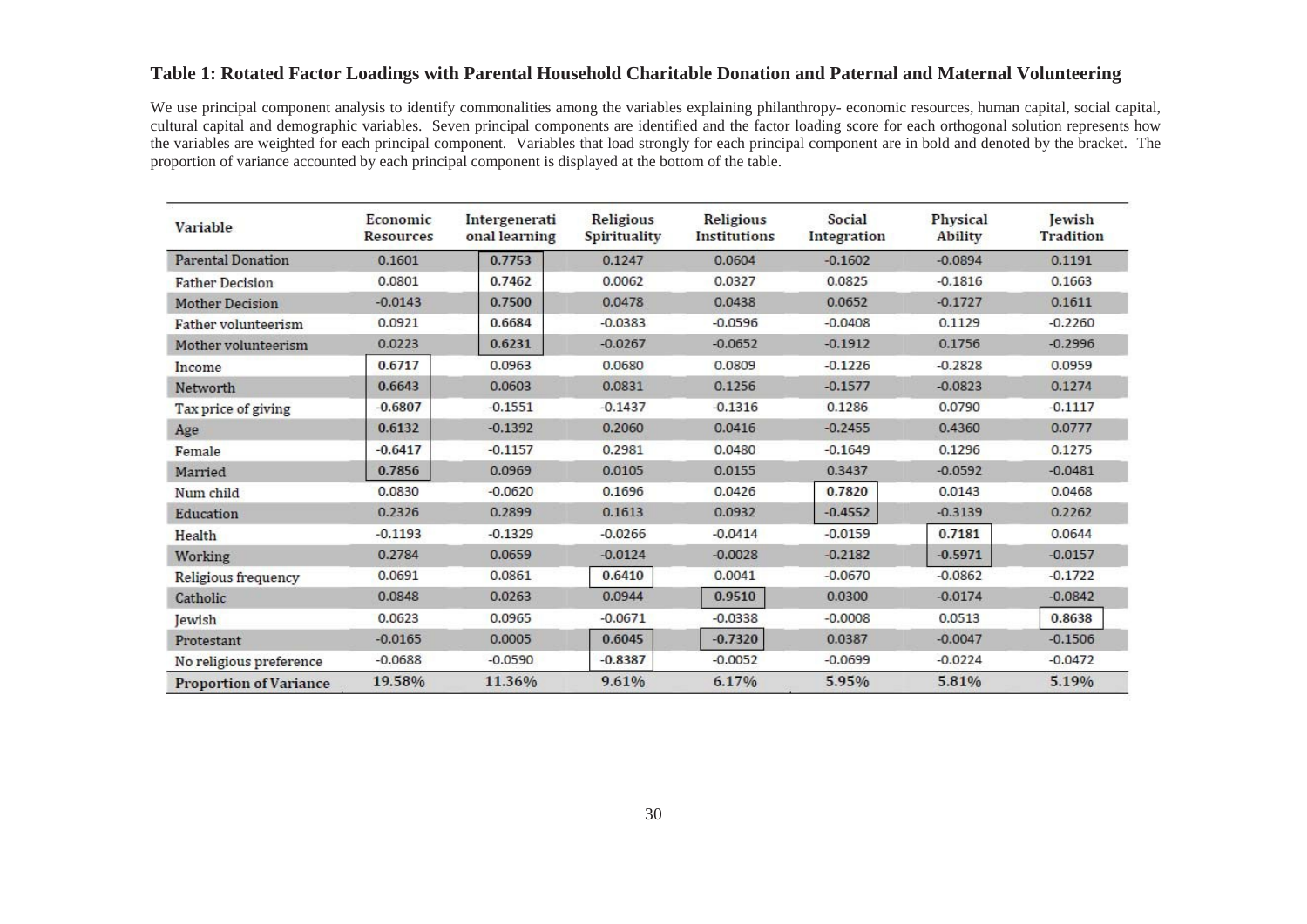## **Table 2: Multivariate Regression Analysis for the Test of Intergenerational Effects of Philanthropy on Household Donation**

The adult child's charitable donation is regressed on the parents' charitable donation. The adult child's charitable donation is analyzed in aggregate (column 1) as well as the type of nonprofit sector (column 2 to 12). Robust standard errors are displayed in parentheses below the coefficients. Significance at one tenth of one percent, one percent and five percent is denoted by \*\*\*, \*\* and \* respectively (two-tailed test).

| <b>DONATION</b><br>$(\$)$ | <b>TOTAL</b><br>-1 | <b>RELIGIOUS</b><br>$\overline{2}$ | <b>COMBINATION-</b><br><b>PURPOSE</b><br>$\mathbf{3}$ | <b>NEED</b><br>$\overline{4}$ | <b>HEALTH</b><br>$5^{\circ}$ | <b>EDUCATION</b><br>6 | <b>YOUTH</b><br>$\overline{7}$ | <b>CULTURAL</b><br>8 | <b>COMMUNITY</b><br>9 | <b>ENVIRO-</b><br><b>NMENT</b><br>10 | <b>INTERNA-</b><br><b>TIONAL</b><br>11 | <b>OTHER</b><br>12 |
|---------------------------|--------------------|------------------------------------|-------------------------------------------------------|-------------------------------|------------------------------|-----------------------|--------------------------------|----------------------|-----------------------|--------------------------------------|----------------------------------------|--------------------|
| Constant                  | $-7.179***$        | $-3.541***$                        | $-3.081*$                                             | $-3.184*$                     | $-0.180$                     | $-3.883***$           | $-1.522$                       | $-1.623*$            | $-0.609$              | 0.231                                | $-0.813$                               | 0.209              |
|                           | 1.78               | 1.52                               | 1.25                                                  | 1.43                          | 0.96                         | 1.05                  | 0.82                           | 0.67                 | 0.60                  | 0.70                                 | 0.53                                   | 0.62               |
| Parent<br>donation        | $0.114***$         | $0.085***$                         | $0.067**$                                             | 0.029                         | 0.036                        | $0.052*$              | 0.036                          | $0.062*$             | 0.001                 | $0.077*$                             | $0.087*$                               | 0.031              |
|                           | 0.02               | 0.02                               | 0.02                                                  | 0.02                          | 0.02                         | 0.02                  | 0.02                           | 0.03                 | 0.02                  | 0.03                                 | 0.04                                   | 0.02               |
| Father<br>decision        | 0.116              | 0.056                              | 0.042                                                 | $-0.173$                      | 0.114                        | 0.018                 | $-0.076$                       | 0.085                | 0.061                 | $-0.034$                             | 0.042                                  | 0.053              |
|                           | 0.15               | 0.13                               | 0.11                                                  | 0.13                          | 0.09                         | 0.08                  | 0.07                           | 0.06                 | 0.05                  | 0.06                                 | 0.05                                   | 0.06               |
| Mother<br>decision        | $-0.139$           | $-0.103$                           | $-0.232*$                                             | $0.260*$                      | $-0.019$                     | $-0.108$              | $-0.010$                       | $-0.070$             | $-0.002$              | $-0.022$                             | $-0.066$                               | $-0.002$           |
|                           | 0.15               | 0.13                               | 0.11                                                  | 0.11                          | 0.08                         | 0.07                  | 0.06                           | 0.05                 | 0.05                  | 0.05                                 | 0.04                                   | 0.05               |
| Income                    | $0.246***$         | 0.086                              | $0.140***$                                            | $0.148***$                    | $0.077***$                   | 0.051                 | $0.048**$                      | 0.014                | $0.027*$              | $0.039*$                             | 0.006                                  | 0.011              |
|                           | 0.05               | 0.04                               | 0.03                                                  | 0.03                          | 0.02                         | 0.03                  | 0.02                           | 0.01                 | 0.01                  | 0.02                                 | 0.01                                   | 0.01               |
| Networth                  | $0.071***$         | $0.042***$                         | $0.024***$                                            | 0.017                         | 0.012                        | 0.010                 | $0.015**$                      | 0.006                | 0.004                 | $0.010*$                             | 0.006                                  | 0.006              |
|                           | 0.01               | 0.01                               | 0.01                                                  | 0.01                          | 0.01                         | 0.01                  | 0.01                           | 0.00                 | 0.00                  | 0.00                                 | 0.00                                   | 0.01               |
| Tax Price Of<br>Giving    | $-6.494***$        | $-4.371***$                        | $-3.661***$                                           | $-3.082***$                   | $-2.382***$                  | $-2.045***$           | $-1.187**$                     | $-0.561*$            | $-0.520*$             | $-1.038***$                          | $-0.427$                               | $-1.251***$        |
|                           | 0.66               | 0.64                               | 0.58                                                  | 0.61                          | 0.45                         | 0.45                  | 0.38                           | 0.27                 | 0.25                  | 0.32                                 | 0.24                                   | 0.32               |
| Age                       | $1.297***$         | $1.021***$                         | $0.566***$                                            | 0.315                         | $0.415***$                   | $0.465***$            | $0.210*$                       | $0.237***$           | $0.171**$             | 0.025                                | 0.104                                  | 0.143              |
|                           | 0.22               | 0.20                               | 0.15                                                  | 0.17                          | 0.12                         | 0.10                  | 0.09                           | 0.00                 | 0.07                  | 0.08                                 | 0.07                                   | 0.08               |
| Female                    | $0.313*$           | 0.107                              | $0.348***$                                            | $0.355**$                     | $0.253***$                   | 0.028                 | $-0.052$                       | $-0.015$             | 0.034                 | 0.030                                | 0.005                                  | $-0.035$           |
|                           | 0.15               | 0.12                               | 0.10                                                  | 0.11                          | 0.08                         | 0.07                  | 0.06                           | 0.05                 | 0.04                  | 0.05                                 | 0.04                                   | 0.05               |
| Married                   | $0.845***$         | $0.576***$                         | $0.473***$                                            | $0.400**$                     | 0.117                        | 0.076                 | 0.031                          | $-0.017$             | 0.016                 | 0.063                                | 0.007                                  | $-0.024$           |
|                           | 0.16               | 0.15                               | 0.12                                                  | 0.13                          | 0.09                         | 0.08                  | 0.07                           | 0.06                 | 0.05                  | 0.06                                 | 0.05                                   | 0.07               |
| Num Child                 | $-0.100$           | 0.029                              | $-0.044$                                              | $-0.010$                      | $-0.009$                     | $0.115***$            | $0.080**$                      | 0.001                | $-0.008$              | $-0.040*$                            | 0.019                                  | $-0.024$           |
|                           | 0.05               | 0.05                               | 0.04                                                  | 0.04                          | 0.03                         | 0.03                  | 0.03                           | 0.02                 | 0.02                  | 0.02                                 | 0.02                                   | 0.02               |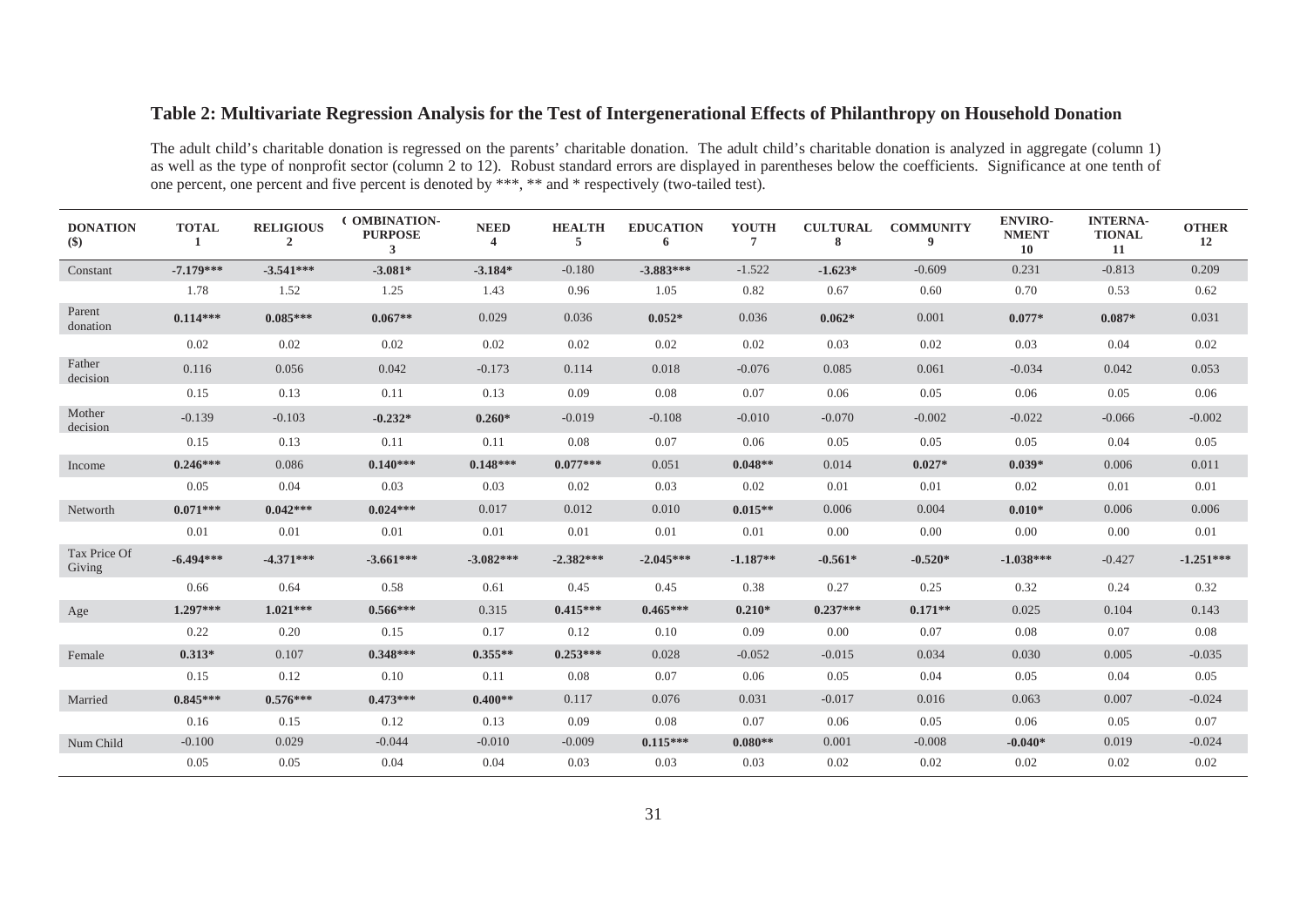| <b>DONATION</b><br>$(\$)$  | <b>TOTAL</b> | <b>RELIGIOUS</b><br>$\overline{2}$ | <b>COMBINATION-</b><br><b>PURPOSE</b><br>3 | <b>NEED</b><br>4 | <b>HEALTH</b><br>5 | <b>EDUCATION</b><br>6 | <b>YOUTH</b><br>7 | <b>CULTURAL</b><br>8 | <b>COMMUNITY</b><br>9 | <b>ENVIRO-</b><br><b>NMENT</b><br>10 | <b>INTERNA-</b><br><b>TIONAL</b><br>11 | <b>OTHER</b><br>12 |
|----------------------------|--------------|------------------------------------|--------------------------------------------|------------------|--------------------|-----------------------|-------------------|----------------------|-----------------------|--------------------------------------|----------------------------------------|--------------------|
| Edu                        | $2.700***$   | $0.809*$                           | $1.135***$                                 | $1.636***$       | 0.232              | $1.580***$            | $0.517**$         | $0.670***$           | 0.150                 | $0.551***$                           | $0.355**$                              | 0.185              |
|                            | 0.42         | 0.34                               | 0.30                                       | 0.34             | 0.22               | 0.27                  | 0.18              | 0.16                 | 0.12                  | 0.15                                 | 0.12                                   | 0.15               |
| Health                     | $-0.095$     | $-0.053$                           | 0.010                                      | 0.049            | $-0.067*$          | $-0.015$              | $-0.009$          | $-0.043*$            | 0.023                 | $-0.018$                             | 0.008                                  | 0.042              |
|                            | 0.06         | 0.05                               | 0.04                                       | 0.05             | 0.03               | 0.03                  | 0.03              | 0.02                 | 0.02                  | 0.02                                 | 0.02                                   | 0.02               |
| Working                    | $-0.088$     | 0.010                              | 0.001                                      | $-0.250*$        | 0.118              | $-0.133$              | 0.095             | $-0.076$             | $-0.041$              | $-0.056$                             | $-0.021$                               | 0.070              |
|                            | 0.17         | 0.14                               | 0.10                                       | 0.12             | 0.07               | 0.08                  | 0.06              | 0.05                 | 0.05                  | 0.05                                 | 0.05                                   | 0.05               |
| Religious<br>Frequency     | $0.510***$   | $0.867***$                         | $0.073**$                                  | 0.048            | 0.011              | 0.015                 | $0.039*$          | 0.002                | 0.016                 | $-0.033*$                            | $0.048***$                             | $-0.014$           |
|                            | 0.04         | 0.03                               | 0.03                                       | 0.03             | 0.02               | 0.02                  | 0.02              | 0.01                 | 0.01                  | 0.01                                 | 0.01                                   | 0.01               |
| <b>Religion</b>            |              |                                    |                                            |                  |                    |                       |                   |                      |                       |                                      |                                        |                    |
| Catholic                   | 0.045        | $0.600*$                           | $0.586**$                                  | $-0.226$         | $-0.064$           | $-0.197$              | 0.269             | $-0.398$             | $-0.157$              | $-0.480*$                            | $-0.142$                               | $-0.080$           |
|                            | 0.40         | 0.29                               | 0.21                                       | 0.30             | 0.21               | 0.20                  | 0.17              | 0.23                 | 0.17                  | 0.22                                 | 0.14                                   | 0.17               |
| Jewish                     | 0.933        | $1.224*$                           | $1.243**$                                  | 0.797            | 0.808              | 0.589                 | 0.379             | 0.127                | $-0.069$              | $-0.091$                             | $-0.134$                               | $-0.215$           |
|                            | 0.53         | 0.54                               | 0.45                                       | 0.55             | 0.45               | 0.43                  | 0.33              | 0.38                 | 0.26                  | 0.37                                 | 0.23                                   | 0.24               |
| Protestant                 | 0.256        | $0.844**$                          | $0.468**$                                  | $-0.354$         | $-0.203$           | $-0.165$              | 0.097             | $-0.403$             | $-0.136$              | $-0.426*$                            | $-0.175$                               | $-0.109$           |
|                            | 0.39         | 0.27                               | 0.18                                       | 0.28             | 0.20               | 0.19                  | 0.14              | 0.22                 | 0.17                  | 0.21                                 | 0.13                                   | 0.16               |
| No Religious<br>Preference | 0.400        | $0.583*$                           | $0.507*$                                   | $-0.097$         | $-0.095$           | $-0.182$              | 0.111             | $-0.330$             | $-0.125$              | $-0.498*$                            | $-0.134$                               | $-0.029$           |
|                            | 0.41         | 0.28                               | 0.20                                       | 0.30             | 0.21               | 0.19                  | 0.16              | 0.23                 | 0.17                  | 0.22                                 | 0.14                                   | 0.17               |
| No. of Obs.                | 2,235        | 2,235                              | 2,235                                      | 2,235            | 2,235              | 2,235                 | 2,235             | 2,235                | 2,235                 | 2,235                                | 2,235                                  | 2,235              |
| Adjusted R-<br>Squared     | 0.435        | 0.448                              | 0.176                                      | 0.128            | 0.114              | 0.142                 | 0.075             | 0.073                | 0.026                 | 0.069                                | 0.042                                  | 0.039              |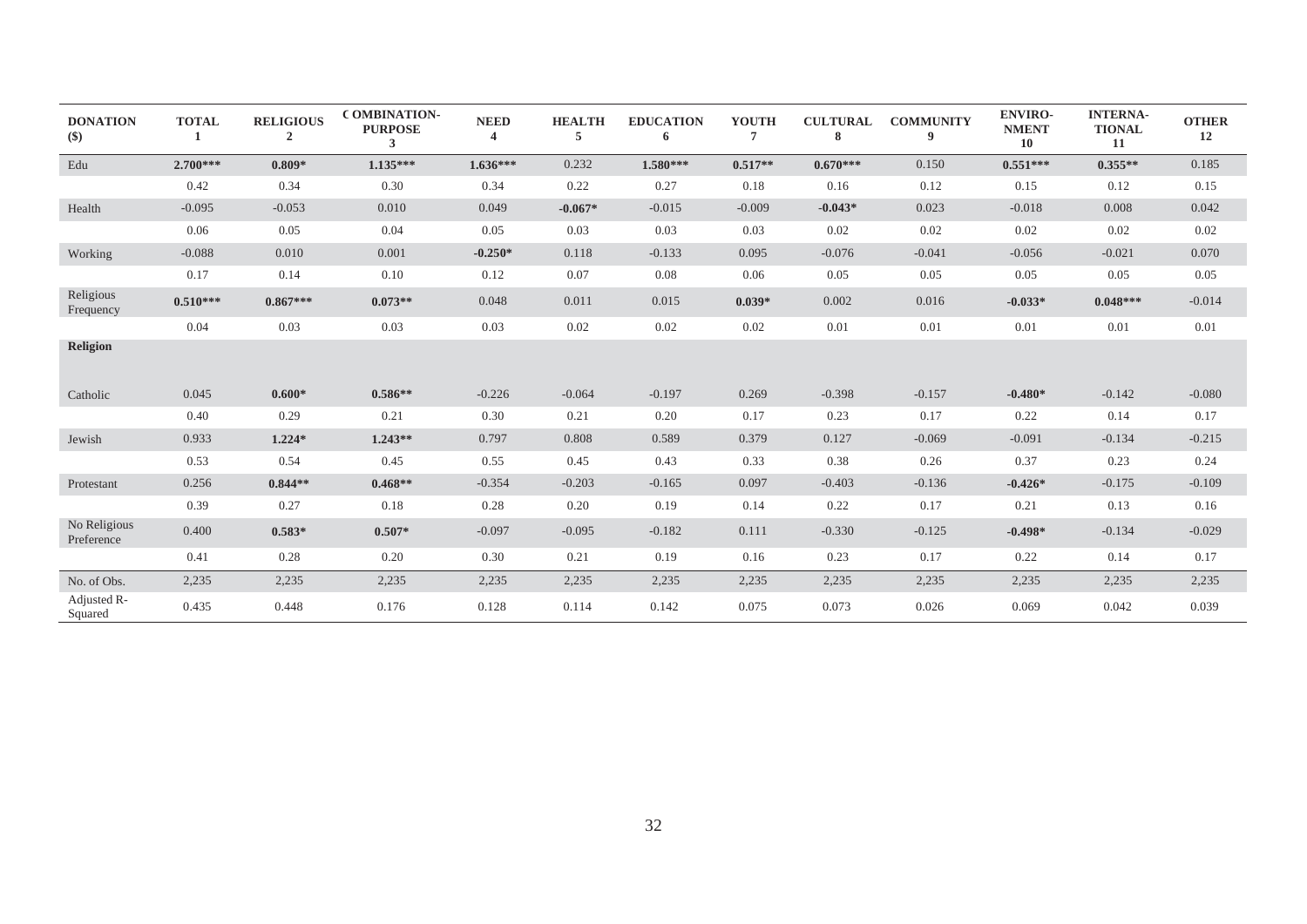### **Table 3: Multivariate Regression Analysis for Test of Intergenerational Effects of Philanthropy on Individual Volunteering**

We regress the adult child's volunteering hours on the father's and mother's individual volunteering hours. The adult child's volunteering hours are analyzed in aggregate (column 1) as well as by the type of nonprofit sector (column 2 to 8). Robust standard errors are displayed in parentheses below the coefficients. Significance at one tenth of one percent, one percent and five percent is denoted by \*\*\*, \*\* and \* respectively (two-tailed test).

| <b>VOLUNTEERING (ANNUAL</b><br><b>HOURS</b> ) | <b>TOTAL</b><br>-1 | <b>RELIGIOUS</b><br>$\overline{2}$ | <b>NEED</b><br>$\mathbf{3}$ | <b>HEALTH</b><br>4 | <b>YOUTH</b><br>5 | <b>SENIOR</b><br>6 | <b>CHANGE</b><br>$\overline{7}$ | <b>OTHER</b><br>8 |
|-----------------------------------------------|--------------------|------------------------------------|-----------------------------|--------------------|-------------------|--------------------|---------------------------------|-------------------|
| Constant                                      | $-4.602***$        | 0.629                              | $-0.577$                    | $-0.403$           | $-3.388***$       | $-0.043$           | $-1.068**$                      | $-1.201*$         |
|                                               | 1.26               | 0.73                               | 0.37                        | 0.29               | 0.92              | 0.33               | 0.39                            | 0.58              |
| Father Vol                                    | 0.037              | 0.014                              | 0.022                       | 0.001              | 0.064             | $-0.016***$        | 0.135                           | 0.090             |
|                                               | 0.03               | 0.03                               | 0.05                        | 0.02               | 0.05              | 0.00               | 0.11                            | 0.05              |
| Mother Vol                                    | $0.061**$          | $0.039*$                           | 0.023                       | $-0.005$           | $-0.025$          | $-0.006$           | 0.035                           | $-0.002$          |
|                                               | 0.02               | 0.02                               | 0.04                        | 0.01               | 0.03              | 0.01               | 0.05                            | 0.03              |
| Income                                        | $-0.012$           | $-0.032$                           | 0.012                       | $-0.008$           | $-0.018$          | 0.014              | $-0.003$                        | 0.009             |
|                                               | 0.04               | 0.03                               | 0.01                        | 0.01               | 0.03              | 0.01               | 0.01                            | 0.01              |
| Networth                                      | 0.005              | 0.005                              | 0.001                       | 0.002              | 0.001             | 0.001              | 0.004                           | 0.001             |
|                                               | 0.01               | 0.01                               | 0.00                        | $0.00\,$           | 0.01              | 0.00               | $0.00\,$                        | $0.00\,$          |
| Tax price of giving                           | $-1.153*$          | $-0.990***$                        | $-0.095$                    | $-0.173$           | $-0.142$          | $-0.079$           | $-0.039$                        | $-0.218$          |
|                                               | 0.47               | 0.31                               | 0.13                        | 0.12               | 0.34              | 0.11               | 0.16                            | 0.23              |
| Age                                           | 0.145              | 0.080                              | 0.012                       | 0.024              | $-0.009$          | $-0.007$           | 0.048                           | 0.016             |
|                                               | 0.15               | 0.10                               | 0.05                        | 0.42               | 0.10              | 0.04               | 0.05                            | 0.08              |
| Female                                        | $0.204*$           | 0.075                              | 0.052                       | 0.052              | 0.059             | 0.042              | 0.044                           | 0.028             |
|                                               | 0.10               | 0.06                               | 0.04                        | 0.03               | 0.07              | 0.02               | 0.04                            | 0.05              |
| Married                                       | 0.029              | 0.047                              | $-0.045$                    | $-0.002$           | 0.084             | $-0.033$           | $-0.061$                        | $-0.034$          |
|                                               | 0.11               | 0.07                               | 0.03                        | 0.03               | 0.08              | 0.02               | 0.04                            | 0.05              |
| Num Child                                     | $0.089***$         | 0.013                              | $-0.012$                    | $-0.018*$          | $0.165***$        | 0.002              | $-0.020$                        | $-0.023$          |
|                                               | 0.04               | 0.03                               | 0.01                        | 0.01               | 0.03              | 0.01               | 0.01                            | 0.02              |
| Edu                                           | $2.018***$         | $0.531**$                          | 0.176                       | $0.275***$         | $1.353***$        | 0.013              | $0.419***$                      | $0.554***$        |
|                                               | 0.33               | 0.18                               | 0.09                        | 0.08               | 0.23              | 0.05               | 0.11                            | 0.15              |